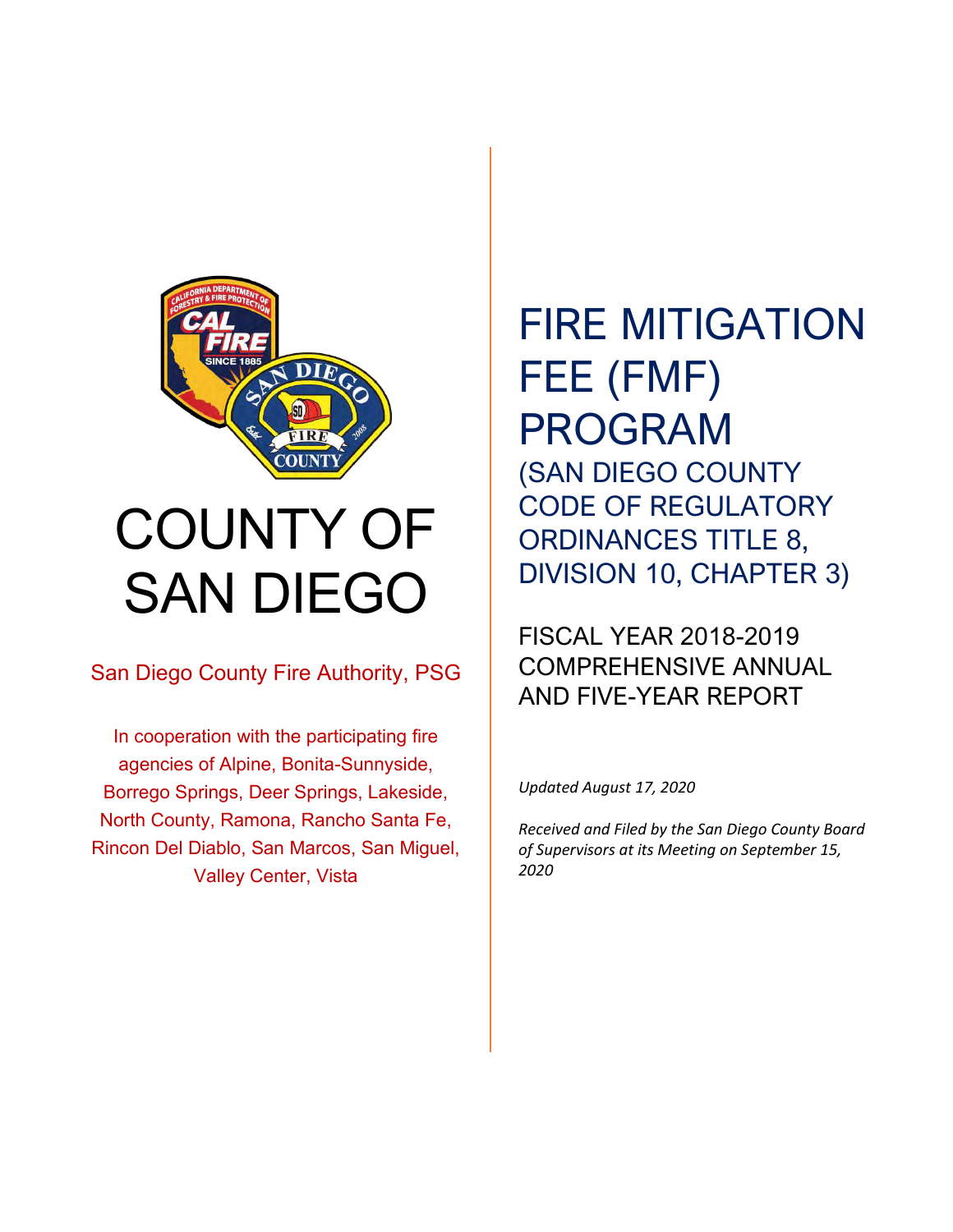#### Table of Contents

| Table One: Cross Reference to Gov. Code, County Ordinance, and Location in Report  2          |
|-----------------------------------------------------------------------------------------------|
| Description and Purpose of Fire Mitigation Fee, Gov. Code § § 66001(d)(1)(A) &                |
|                                                                                               |
|                                                                                               |
|                                                                                               |
|                                                                                               |
|                                                                                               |
|                                                                                               |
|                                                                                               |
| Fees Collected, Interest Earned, and Project Reimbursements, Gov. Code § 66006(b)(1)(C)-      |
|                                                                                               |
|                                                                                               |
|                                                                                               |
|                                                                                               |
|                                                                                               |
| Funding Anticipated for Incomplete Improvements, Gov. Code § 66001(d)(1)(C) & (D)  9          |
|                                                                                               |
|                                                                                               |
| Exhibit C: Fiscal Year 2020-21 Approved Expenditures and Project Updates  12                  |
|                                                                                               |
| Exhibit E: Statement of Revenues, Expenditures, and Changes in Fund Balance for the Last Five |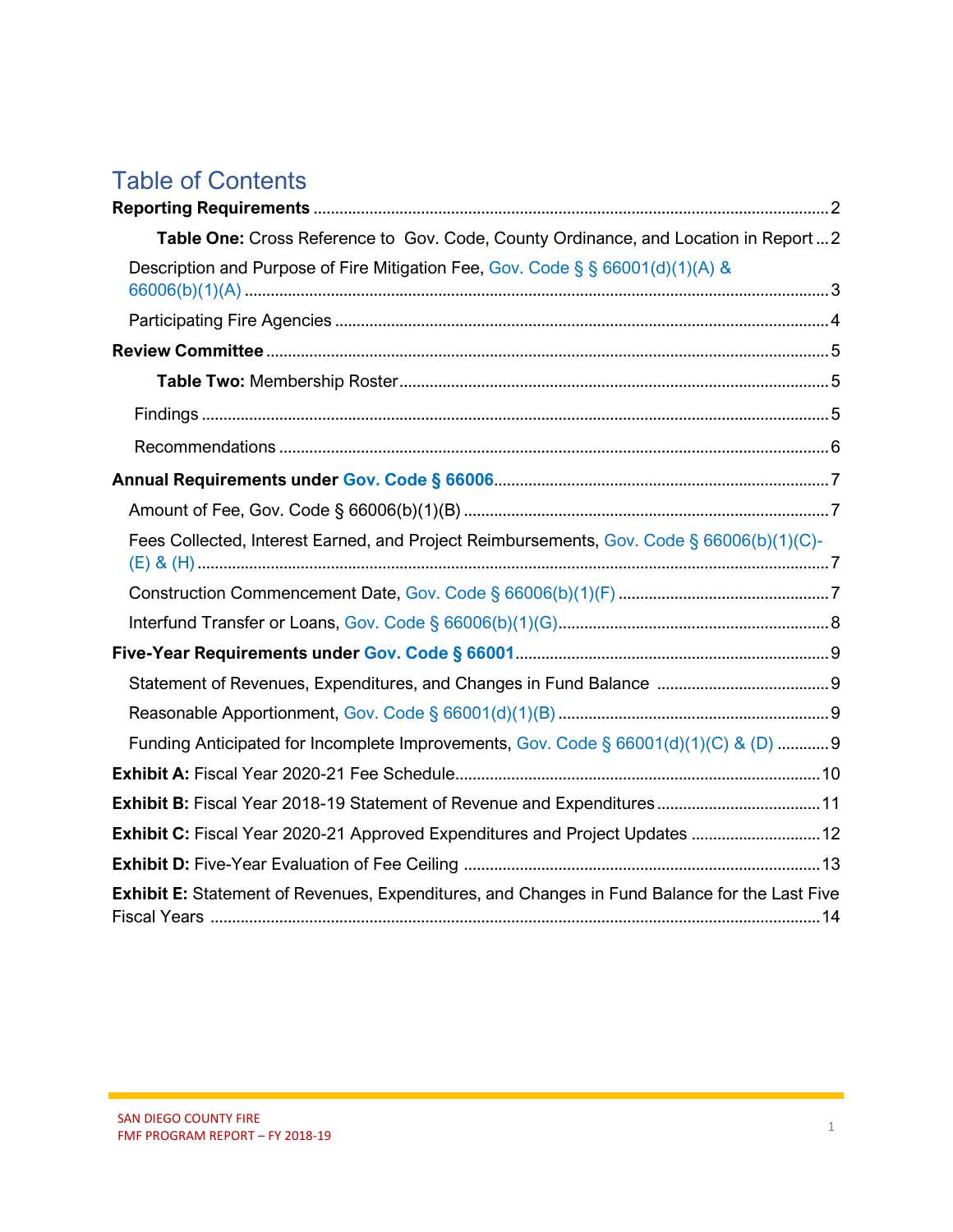# **REPORTING REQUIREMENTS**

The legal requirements for enactment of a development impact fee program are set forth in California Government Code section 66000 – 66025 (the "Mitigation Fee Act," referred to hereafter as the Act), the bulk of which were adopted as 1987's Assembly Bill (AB) 1600. The statute regulates how public agencies collect, maintain, and spend development impact fees, including reporting requirements.

Each fiscal year the FMF Review Committee publishes a comprehensive document for meeting the annual and five-year reporting requirements set forth in the Act and County FMF Ordinance. The table below provides a cross reference of the disclosure requirements set forth in the Government Code, County Ordinance, and their location in the report (TABLE ONE).

A copy of this report was made available on the San Diego County Fire Authority's website at [https://www.sandiegocounty.gov/content/sdc/sdcfa/fire-mitigation-fee-program.html.](https://www.sandiegocounty.gov/content/sdc/sdcfa/fire-mitigation-fee-program.html)

#### TABLE ONE

#### Disclosure Requirements with Cross Reference to Government Code, County Ordinance, and Location in Report

| Government<br><b>Code Section</b> | <b>County FMF</b><br>Ordinance | <b>Requirement</b>                                                                                                                                                                                                                                                                              | Page<br>#      |
|-----------------------------------|--------------------------------|-------------------------------------------------------------------------------------------------------------------------------------------------------------------------------------------------------------------------------------------------------------------------------------------------|----------------|
| 66006 (b)                         | 810.308.(b)(5)                 | For each separate fund, the County (referred to in the<br>statute as the "local agency") shall, within 180 days after<br>the last day of the fiscal year, make available to the<br>public the following information:                                                                            | $\overline{7}$ |
| 66006 (b) (1) (A)                 |                                | A brief description of the type of fee in the account<br>or fund;                                                                                                                                                                                                                               | $\overline{7}$ |
| 66006 (b) (1) (B)                 | 810.309.<br>810.310.           | The amount of the fee;                                                                                                                                                                                                                                                                          | 10             |
| 66006 (b) (1) (C)                 | 810.308.(b)(5)                 | The beginning and ending balance of the account or<br>fund;                                                                                                                                                                                                                                     | 11             |
| 66006 (b) (1) (D)                 | 810.308.(b)(5)                 | The amount of the fees collected and the interest<br>earned;                                                                                                                                                                                                                                    | 11             |
| 66006 (b) (1) (E)                 | 810.308.(b)(5)                 | Identification of each of the public improvements on<br>which fees were expended and the amount of fees<br>expended on the improvement compared to the<br>total cost;                                                                                                                           | 12             |
| 66006 (b) (1) (F)                 |                                | Approximate date by which construction will<br>commence if sufficient funds have been collected;                                                                                                                                                                                                | 12             |
| 66006 (b) (1) (G)                 |                                | Description of each interfund transfer or loan; and                                                                                                                                                                                                                                             | 12             |
| 66006 (b) (1) (H)                 |                                | Amount of any refunds                                                                                                                                                                                                                                                                           | 11             |
| 66001                             | 810.308.(b)(8)                 | For the fifth fiscal year following the first deposit in the<br>fund and every five years thereafter, Section 66001 of<br>the Act requires the County (referred to in the statute as<br>the "local agency"), to make the following findings with<br>regard to those funds remaining unexpended: | 14             |
| 66001 (d) (1) (A)                 | 810.308.(b)(8)                 | Identify the purpose to which the fee is to be put;                                                                                                                                                                                                                                             | 12             |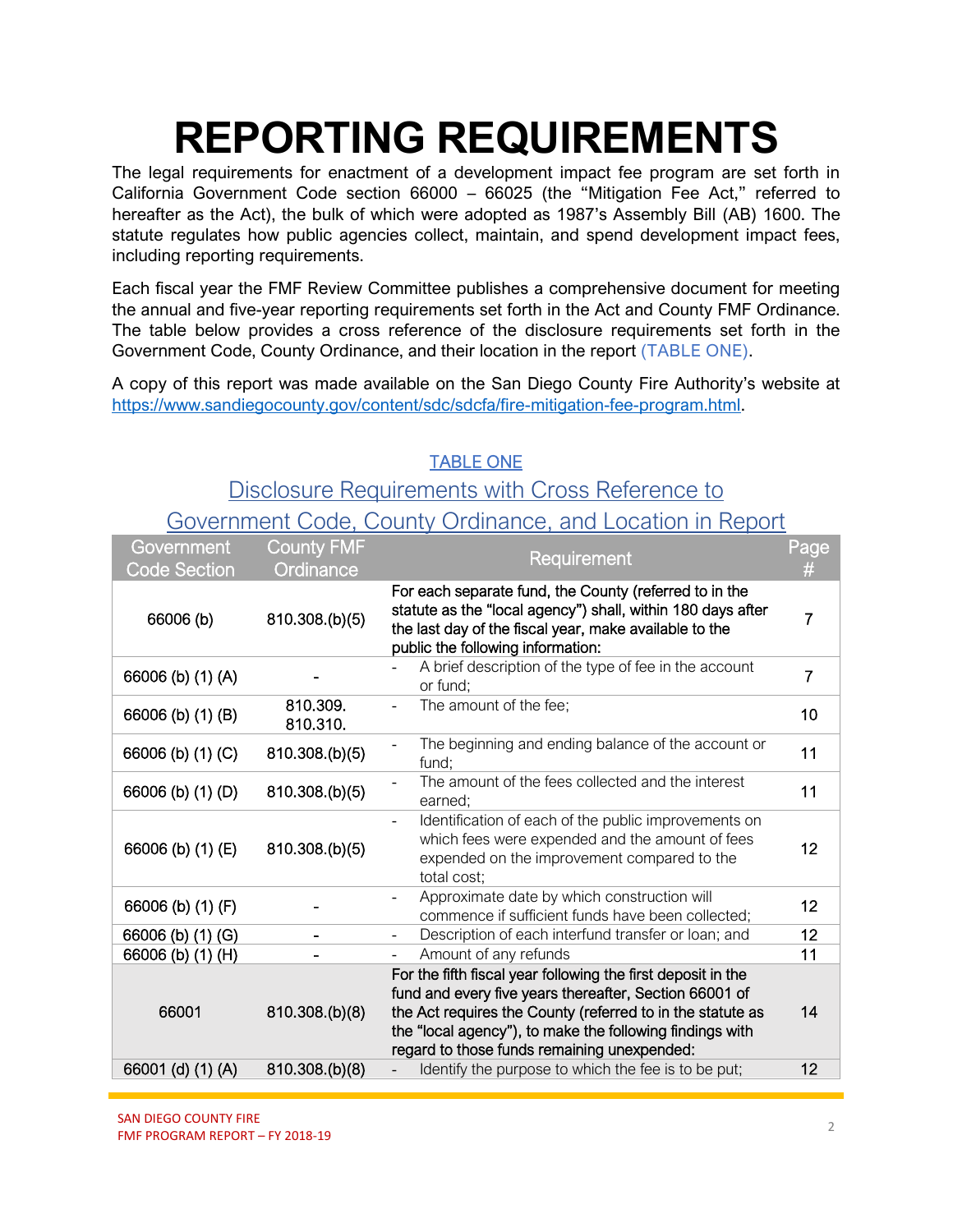| 66001 (d) (1) (B) | 810.308.(b)(8)    | Demonstrate a reasonable relationship between the<br>fee and the purpose for which it is charged;                                                                                                                                                           | 9  |
|-------------------|-------------------|-------------------------------------------------------------------------------------------------------------------------------------------------------------------------------------------------------------------------------------------------------------|----|
| 66001 (d) (1) (C) |                   | Identify all sources and amounts of funding needed<br>to fully finance incomplete projects; and                                                                                                                                                             | 12 |
| 66001 (d) (1) (D) |                   | Identify the approximate dates on which the funding<br>necessary to complete the improvements is<br>expected to be deposited into the appropriate<br>account or fund.                                                                                       | 12 |
| 66002 (b)         | 810.308.(b)(5)    | The capital improvement plan shall be adopted by, and<br>shall be annually updated by, a resolution of the<br>governing body of the local agency adopted at a noticed<br>public hearing. Notice of the hearing shall be given<br>pursuant to Section 65090. | 5  |
|                   | 810.308.(b)(8)(d) | By April 16 <sup>th</sup> participation in the FMF Program shall be<br>adopted by, and shall be annually updated by, a<br>resolution of the governing body of the local agency and<br>a copy shall be submitted to the County by April 16th.                | 5  |
|                   | 810.308.(a)       | The resolution shall contain the findings and information<br>specified in the ordinance under Section 810.308. Fire<br>Agency Findings and Content of Resolution:                                                                                           | 5  |
|                   | 810.308.(b)(1)    | Set the percentage of the fire mitigation fee ceiling to be<br>collected by the County on behalf of the fire agency.                                                                                                                                        | 5  |
|                   | 810.308.(b)(5)    | Specifies the findings due under Gov Code Sections<br>66006 (b) and 66001 (referred to in the ordinance as a<br>"Fire Mitigation Fee Annual Report") shall be submitted to<br>the County by August 29 <sup>th</sup> of each year.                           | 5  |

### Description and Purpose of Fire Mitigation Fee, Gov. Code  $\S$  § 66001(d)(1)(A) & 66006(b)(1)(A)

The unincorporated areas of San Diego county have experienced tremendous growth in the recent decades, increasing the demand on fire protection facilities to provide adequate fire protection for the residents of new developments. As a result, the Board of Supervisors of San Diego County (Board) adopted Ordinance No. 7066 (N.S.) on December 11, 1985, to establish the Fire Mitigation Fee (FMF) Program as mechanism for collecting and allocating funds to fire agencies in unincorporated areas of San Diego.

Through the FMF Program, the County of San Diego (County) collects a fee from applicants when building permits are issued and distributes the funds to the 14 participating fire agencies on a quarterly basis. These funds allow fire agencies, who are prohibited from imposing fees as a condition of development to build facilities (Health and Safety Code Section 13916), provide capital facilities and equipment to serve new developments in their districts.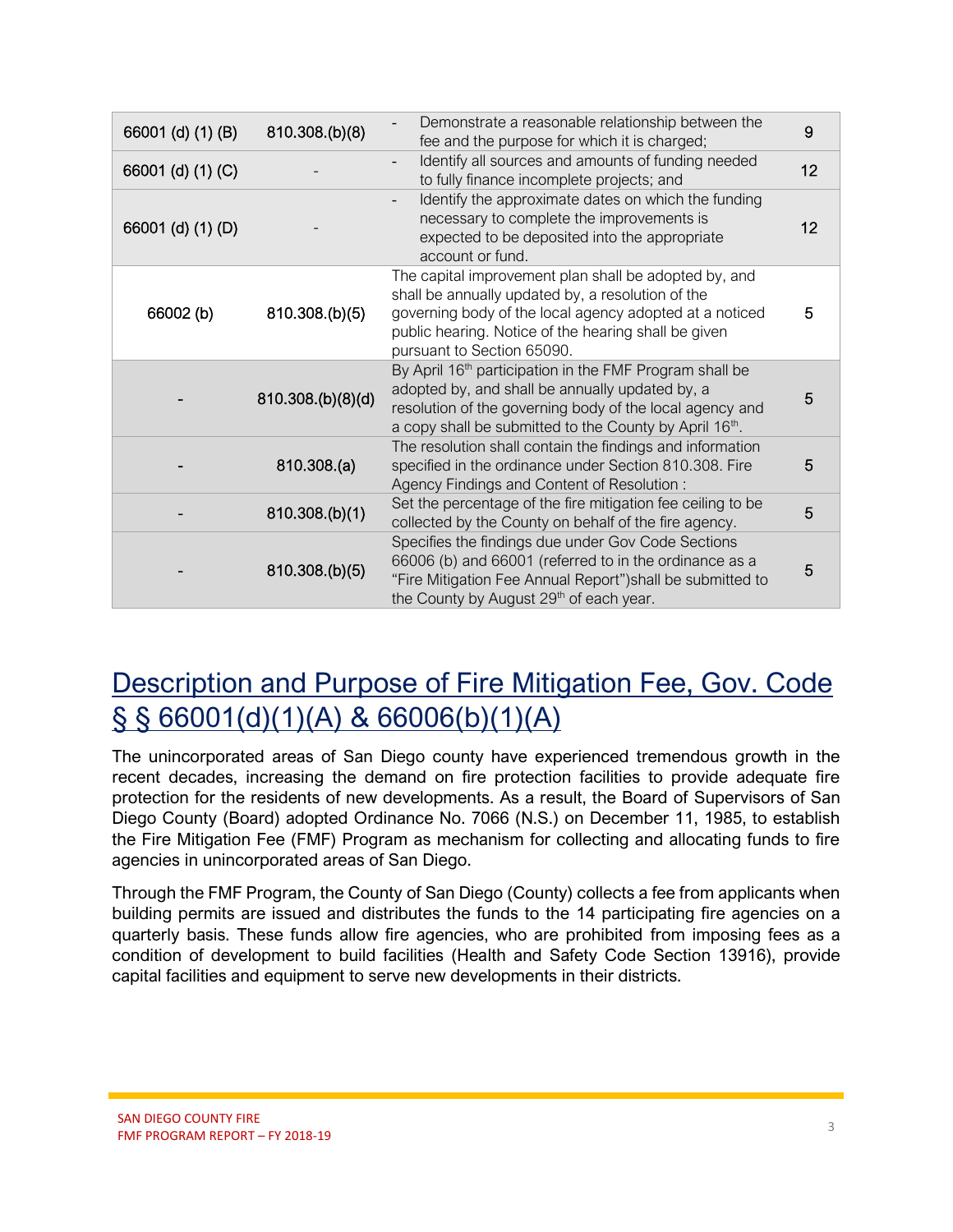### **Participating Fire Agencies**

The list below identifies the 14 fire agencies currently participating in the FMF Program.

- 1. **Alpine Fire Protection District**
- 2. **Bonita-Sunnyside Fire Protection District**
- 3. **Borrego Springs Fire Protection District**
- 4. **Deer Springs Fire Protection District**
- 5. **Lakeside Fire Protection District**
- 6. **North County Fire Protection District**
- 7. **Ramona Municipal Water District**
- 8. **Rancho Santa Fe Fire Protection District**
- 9. **Rincon Del Diablo Municipal Water District**
- 10. **San Marcos Fire Protection District**
- 11. **San Miguel Fire Protection District**
- 12. **Valley Center Fire Protection District**
- 13. **Vista Fire Protection District**
- 14. **County Service Area No. 135 – San Diego County Fire**

#### **Inactive Fire Agencies:**

| CSA 107 - Elfin Forrest/<br><b>Harmony Grove</b> | Dissolution and Annexation to Rancho Santa Fe FPD finalized on 7/22/2016           |
|--------------------------------------------------|------------------------------------------------------------------------------------|
| CSA 115 - Pepper Dr                              | Dissolution and Annexation to Lakeside FPD/ San Miguel FPD finalized on 11/26/2018 |
| Julian-Cuyamaca FPD                              | Dissolution and Expansion of CSA 135 Fire/EMS finalized 4/8/2019                   |
| Mootamai MWD                                     | Divesture and Expansion of CSA 135 Fire/EMS finalized on 10/4/2019                 |
| Pauma MWD                                        | Divesture and Expansion of CSA 135 Fire/EMS finalized on 10/4/2019                 |
| <b>Pine Valley FPD</b>                           | Dissolution and Expansion of CSA 135 Fire/EMS 6/28/2017                            |
| San Diego Rural FPD                              | Dissolution and Expansion of CSA 135 Fire/EMS 6/28/2016                            |
| Yuima MWD                                        | Divesture and Expansion of CSA 135 finalized on 10/4/2019                          |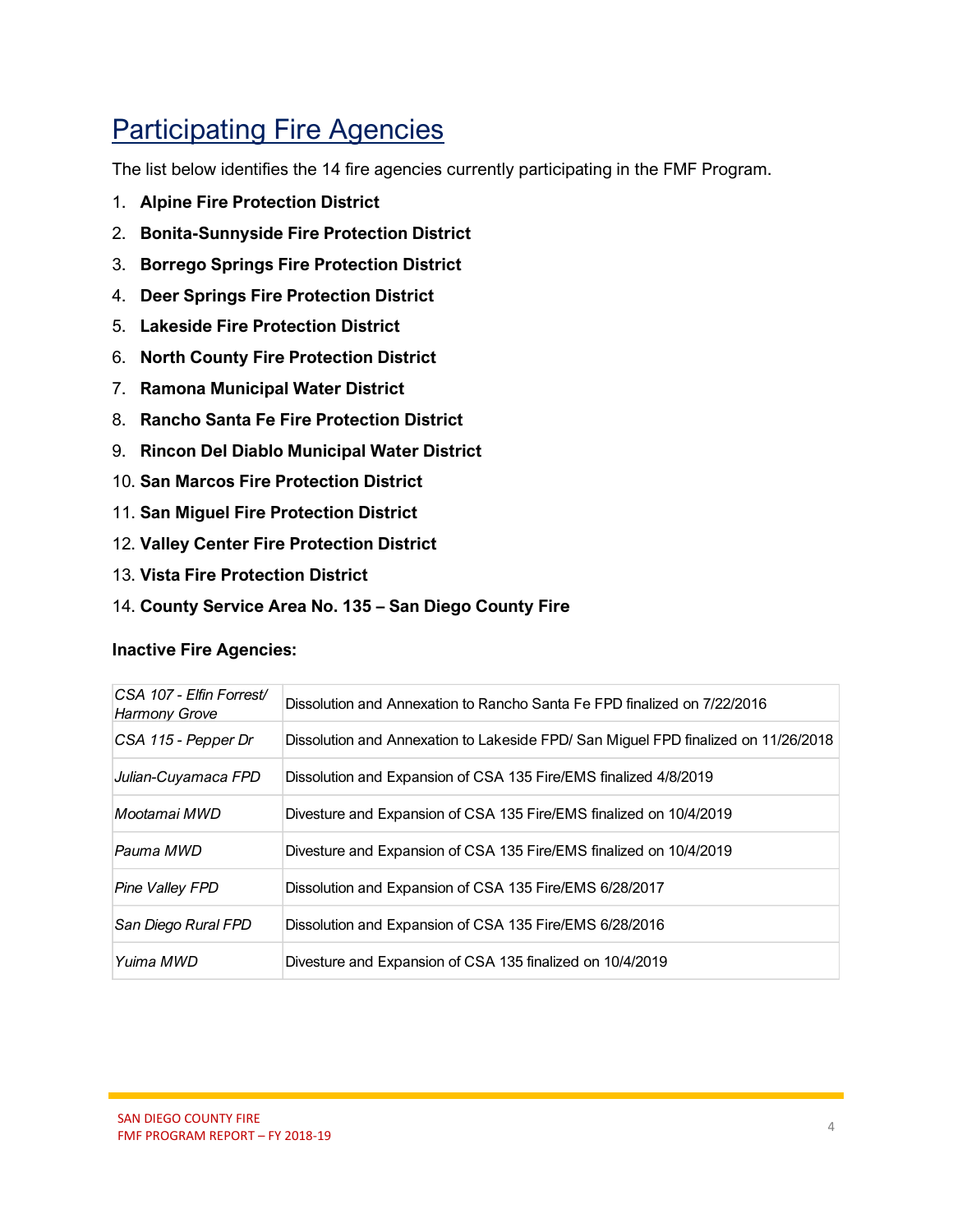# **REVIEW COMMITTEE**

The Board of Supervisors established the Fire Mitigation Fee (FMF) Review Committee (Committee) on September 24, 1986. The seven-member Committee consists of the following representatives: two fire chiefs, one elected director of a fire district, plus one representative each from the Building Industry Association, the San Diego County Farm Bureau, the County Planning Commission, and the San Diego County Fire Authority (TABLE TWO)**.**

#### TABLE TWO Fiscal Year 2019-2020 Membership Roster

Fire Mitigation Fee Review Committee

| Member Name      | <b>Organization Represented</b>                         |
|------------------|---------------------------------------------------------|
| Fred Cox         | Fire Chief, Rancho Santa Fe Fire Protection District    |
| Joe Napier       | Fire Chief, Valley Center Fire Protection District      |
| Ken Munson       | Elected Director, North County Fire Protection District |
| Hannah Gbeh      | San Diego County Farm Bureau                            |
| David Pallinger  | San Diego County Planning Commission                    |
| Matt Adams       | Building Industry Association of San Diego County       |
| Liz Johnson      | County Service Area No. 135 - San Diego County Fire     |
| Susan Quasarano* | County Service Area No. 135 - San Diego County Fire     |

**\***Resigned from FMF Review Committee effective 2/24/2020

#### **Findings**

At the annual meeting held on February 20, 2020 (and follow-up meeting on February 28, 2020), the Committee reviewed the Annual Reports (Exhibit B) and Multi-Year Facility and Equipment Plans (Exhibit C) submitted by each of the participating fire agencies, in order to confirm the accounting and reporting requirements stipulated under the Mitigation Fee Act and Ordinance had been met.

Additionally, the Committee reviewed the fee ceiling calculation, as required by Ordinance every five years. The formula for calculating the FMF ceiling is determined by dividing the average cost of constructing a fully equipped fire station within the unincorporated portion of the County of San Diego by the average square footage of structures served by this average fire station. Please refer to the Five-Year Evaluation of Fee Ceiling in Exhibit D for the complete formula that was used to evaluate the fee ceiling. Based on this information, the FMF Review Committee found the average cost of fire station construction increased.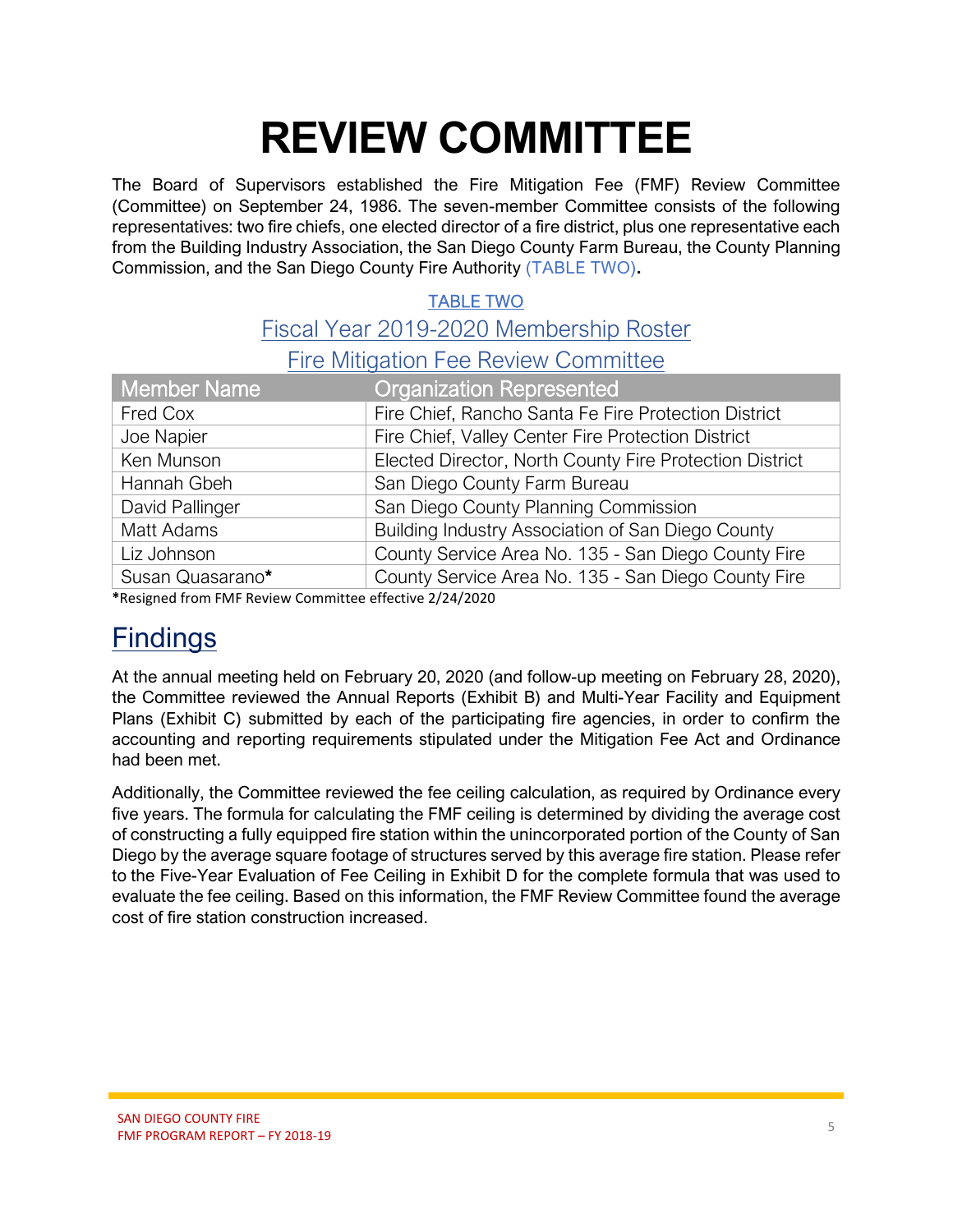#### **Recommendations**

Initially, the Committee recommended an increase to the Fiscal Year 2020-21 fee ceiling at the same rate of the increase in fire station construction costs. However, in light of the economic impacts of the COVID-19 pandemic, it was determined a fee increase would not be appropriate at this time. The Fiscal Year 2020-21 Fire Mitigation Fee Program Fee Schedule (Exhibit A) does not reflect a fee increase.

The Committee plans on holding future meetings to review the fee calculation stipulated in the Ordinance, to include, but not limited to the following topics:

- Type of Development (e.g., residential, commercial, industrial, multi-residential, agricultural)
- Usage Type (e.g., non-fire rated, fire resistive construction, fire sprinklered, agricultural)
- Modern Fire Station Design (e.g., industry standards, size, materials, construction cost)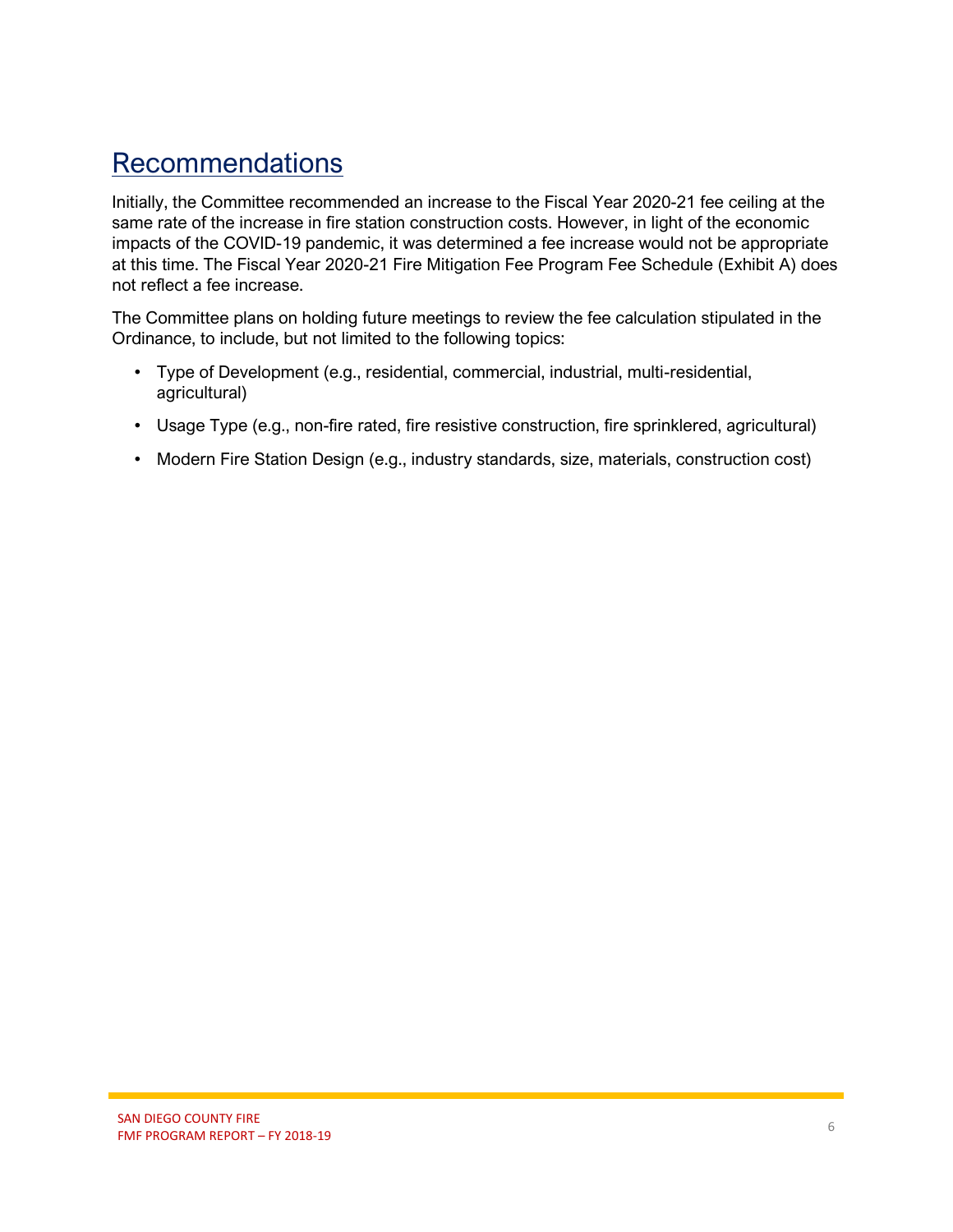# **ANNUAL REQUIREMENTS GOV. CODE § 66000**

#### Amount of Fee, Gov. Code § 66006(b)(1)(B)

The last FMF fee schedule increase was effective in fiscal year 2018-19. Since then, the fee ceiling has remained at 58 cents per square foot for general buildings, 16 cents for agricultural buildings without sprinklers, 2 cents for agricultural buildings with sprinklers, and 1 cent for poultry and green houses. Please refer to Exhibit A for the fee schedule effective July 1, 2020.

The method to be used for fee calculation is specified in the County FMF Ordinance. The typical method for calculation is based on multiplying the current fee ceiling by a factor in proportion to the increase or decrease in costs of construction (determined using the Engineering News Record, Cost of Construction Index for October).

Every five years the ordinance calls for a comprehensive evaluation of the fee ceiling. The formula for calculating the FMF ceiling is determined by dividing the average cost of constructing a fully equipped fire station within the unincorporated portion of the County of San Diego by the average square footage of structures served by this average fire station.

#### Fees Collected, Interest Earned, and Project Reimbursements, Gov. Code § 66006(b)(1)(C)-(E) & (H)

The County's Department of Planning and Development Services (PDS) collects the FMF from applicants when building permits are issued. PDS then distributes the funds quarterly to the respective fire agencies participating in the program. The participating fire agencies can only use the money to purchase equipment and supplies that will serve new development and not to offset shortages in existing budgets.

Please refer to the table in Exhibit B, for the Statement of Revenue and Expenditures for Fiscal Year 2018-19, for a high-level summary of the activity for the year, including the beginning and ending balances, as reported by participating fire agencies.

#### Construction Commencement Date, Gov. Code § 66006(b)(1)(F)

State law requires an identification of an approximate date by which the construction of the public improvement will commence if the local agency determines that sufficient funds have been collected to complete financing on an incomplete public improvement.

Please refer to the table in Exhibit C for the anticipated start of construction for projects that have sufficient funds to complete financing and construction, as reported by participating fire agencies.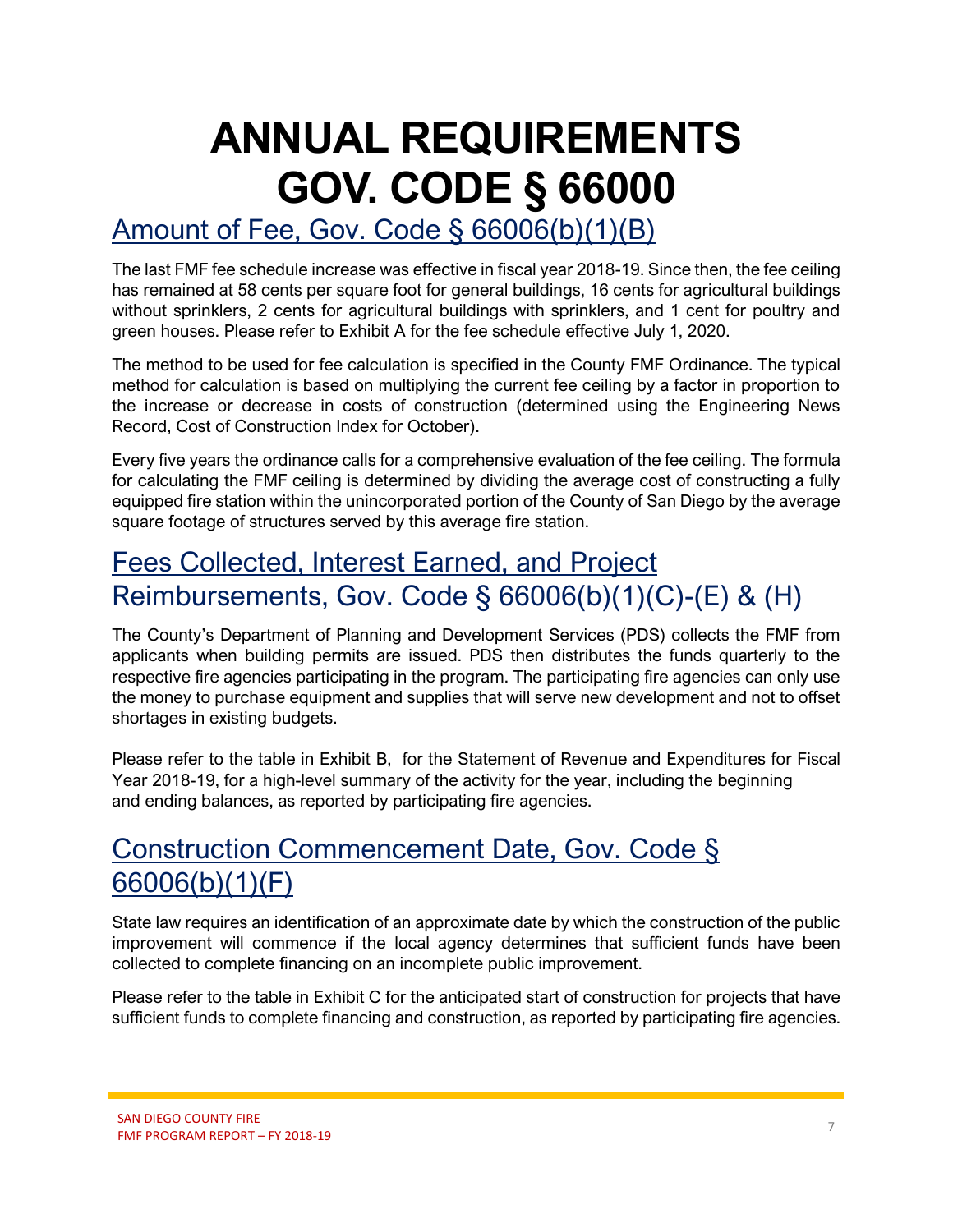### Interfund Transfer or Loans, Gov. Code § 66006(b)(1)(G)

State law requires a description of each interfund transfer or loan, including the public improvement on which the transferred or loaned fees will be expended.

Please refer to the table in Exhibit C for information regarding interfund transfers and/or loans reported by participating fire agencies during the fiscal year, as reported by participating fire agencies.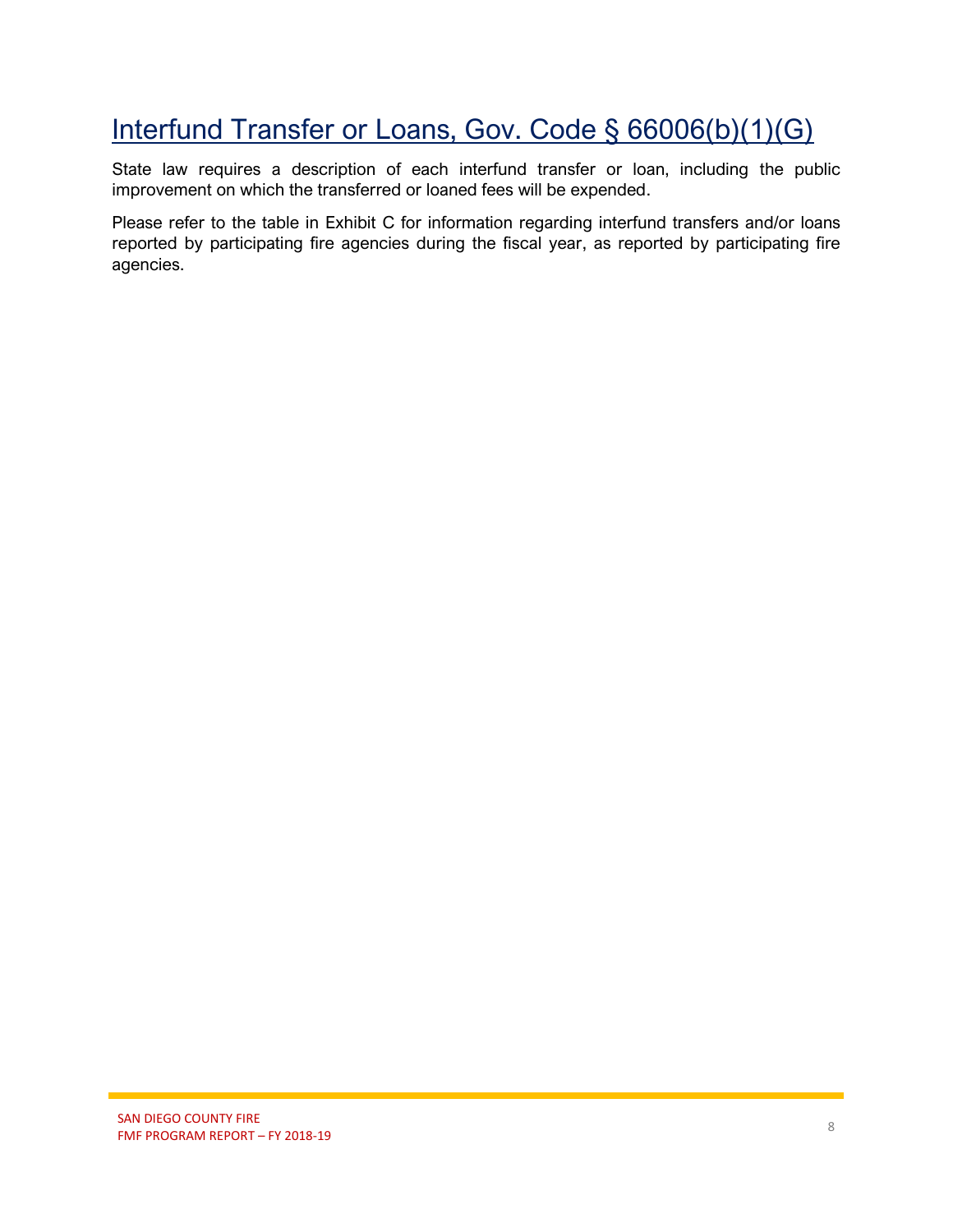# **FIVE-YEAR REQUIREMENTS GOV. CODE § 66001**

#### Statement of Revenues, Expenditures, and Changes in Fund Balance for the Last Five Fiscal Years

Please refer to the table in Exhibit E, the "Statement of Revenues, Expenditures, and Changes in Fund Balance for the Last Five Fiscal Years," for the amounts of revenues, expenditures, and changes in fund balance as reported by the participating fire agencies over the past five years, including unexpended balances. No expenditures for Administrative Costs were reported by participating fire agencies.

### Reasonable Apportionment, Gov. Code § 66001(d)(1)(B)

Based on the amount of FMF revenue collected by fire agencies over the past five years, there has not been a significant change in the nature of land development in the county. Similarly, there have not been significant changes in the Fire Mitigation Fee Program since its adoption. Accordingly, there continues to be a reasonable relationship between the fee's use and the type of development projects on which the fee is imposed.

#### Funding Anticipated for Incomplete Improvements, Gov. Code § 66001(d)(1)(C) & (D)

The goal of the FMF Program is to ensure the adequate provision of capital facilities and equipment to serve new development in unincorporated areas of San Diego County. Fees are collected for building permits in different regions of the county, as a result, the amount collected can vary depending on the scale and pace of development in that area. When sufficient fees are collected by a fire agency to fund work, projects are identified, and funds are allocated accordingly.

The table in Exhibit C identifies incomplete projects approved by the Fire Mitigation Fee Review Committee for the use of FMF. The table includes the project phase, the amount of FMF and other funding, eligible funding percentage, and the approximate dates on which funding is expected, as reported by participating fire agencies.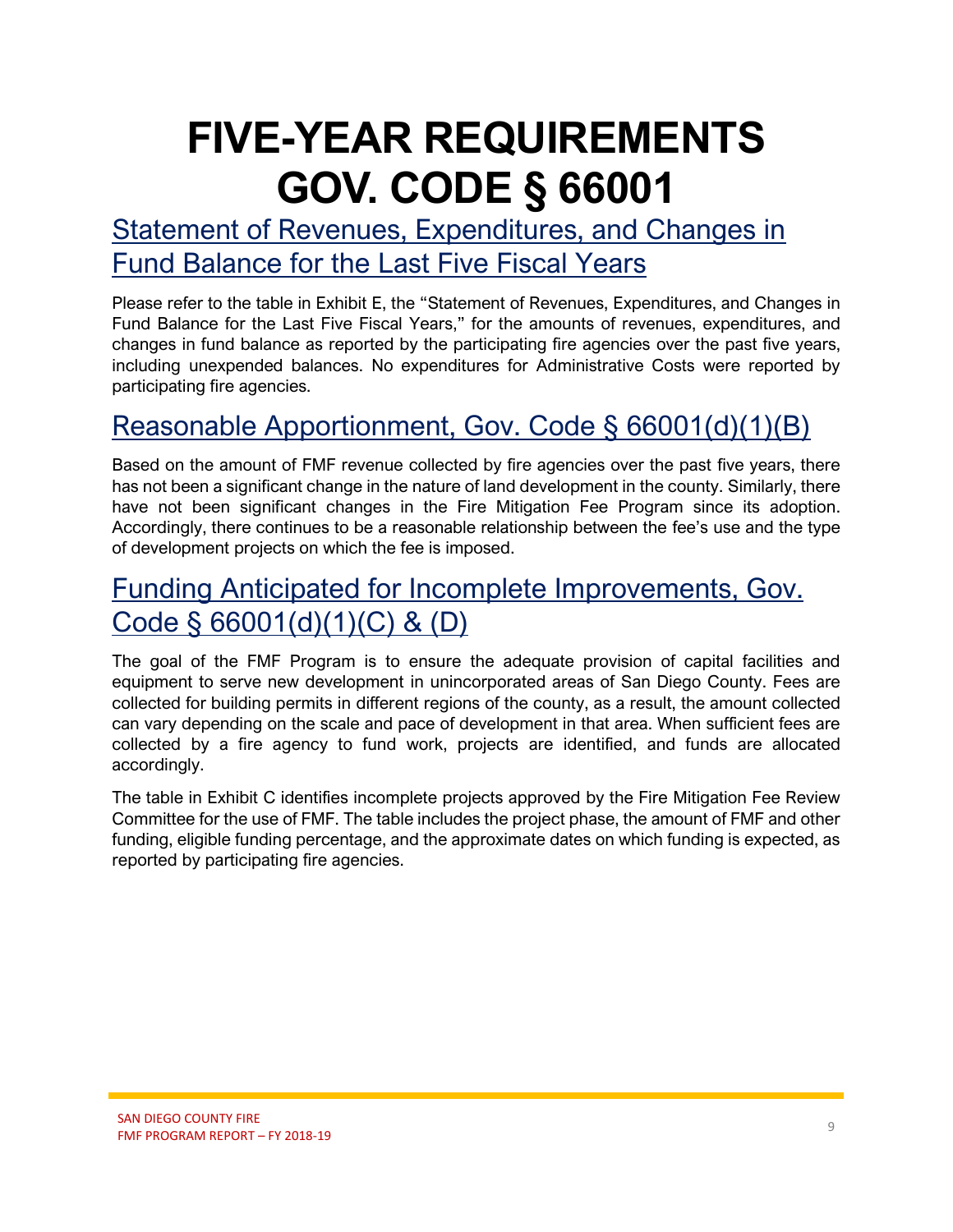## **EXHIBIT A** Fiscal Year 2020-21 Fee Schedule

*As of July 1, 2020 (current rate originally adopted in FY 2018/19)*

| <b>Fire Agency</b>                                                                                          | General<br><b>Building</b> | Agricultural<br><b>Buildings w/o</b><br>Sprinklers* | Agricultural<br><b>Buildings w</b><br>Sprinklers* | Greenhouse and<br>Poultry House* |
|-------------------------------------------------------------------------------------------------------------|----------------------------|-----------------------------------------------------|---------------------------------------------------|----------------------------------|
| <b>Alpine Fire</b><br><b>Protection District</b>                                                            | \$0.58                     | \$0.16                                              | \$0.02                                            | \$0.01                           |
| Bonita-Sunnyside<br><b>Fire Protection</b><br><b>District</b>                                               | \$0.58                     | \$0.16                                              | \$0.02                                            | \$0.01                           |
| Borrego Springs<br><b>Fire Protection</b><br><b>District</b>                                                | \$0.58                     | \$0.16                                              | \$0.02                                            | \$0.01                           |
| <b>County Service</b><br>Area No. 135 - San<br>Diego County Fire                                            | \$0.58                     | \$0.16                                              | \$0.02                                            | \$0.01                           |
| Deer Springs Fire<br><b>Protection District</b>                                                             | \$0.58                     | \$0.16                                              | \$0.02                                            | \$0.01                           |
| Lakeside Fire<br><b>Protection District</b>                                                                 | \$0.58                     | \$0.16                                              | \$0.02                                            | \$0.01                           |
| North County Fire<br><b>Protection District</b>                                                             | \$0.58                     | \$0.16                                              | \$0.02                                            | \$0.01                           |
| Ramona Municipal<br><b>Water District</b>                                                                   | \$0.58                     | \$0.16                                              | \$0.02                                            | \$0.01                           |
| Rancho Santa Fe<br><b>Fire Protection</b><br><b>District</b>                                                | \$0.58                     | \$0.16                                              | \$0.02                                            | \$0.01                           |
| Rincon Del Diablo<br>Municipal Water<br><b>District</b>                                                     | \$0.58                     | \$0.16                                              | \$0.02                                            | \$0.01                           |
| San Marcos Fire<br><b>Protection District</b>                                                               | \$0.58                     | \$0.16                                              | \$0.02                                            | \$0.01                           |
| San Miguel Fire<br><b>Protection District</b>                                                               | \$0.58                     | \$0.16                                              | \$0.02                                            | \$0.01                           |
| Valley Center Fire<br><b>Protection District</b>                                                            | \$0.58                     | \$0.16                                              | \$0.02                                            | \$0.01                           |
| Vista Fire Protection<br><b>District</b><br>*Agricultural building as defined by the Uniform Building Code. | \$0.58                     | \$0.16                                              | \$0.02                                            | \$0.01                           |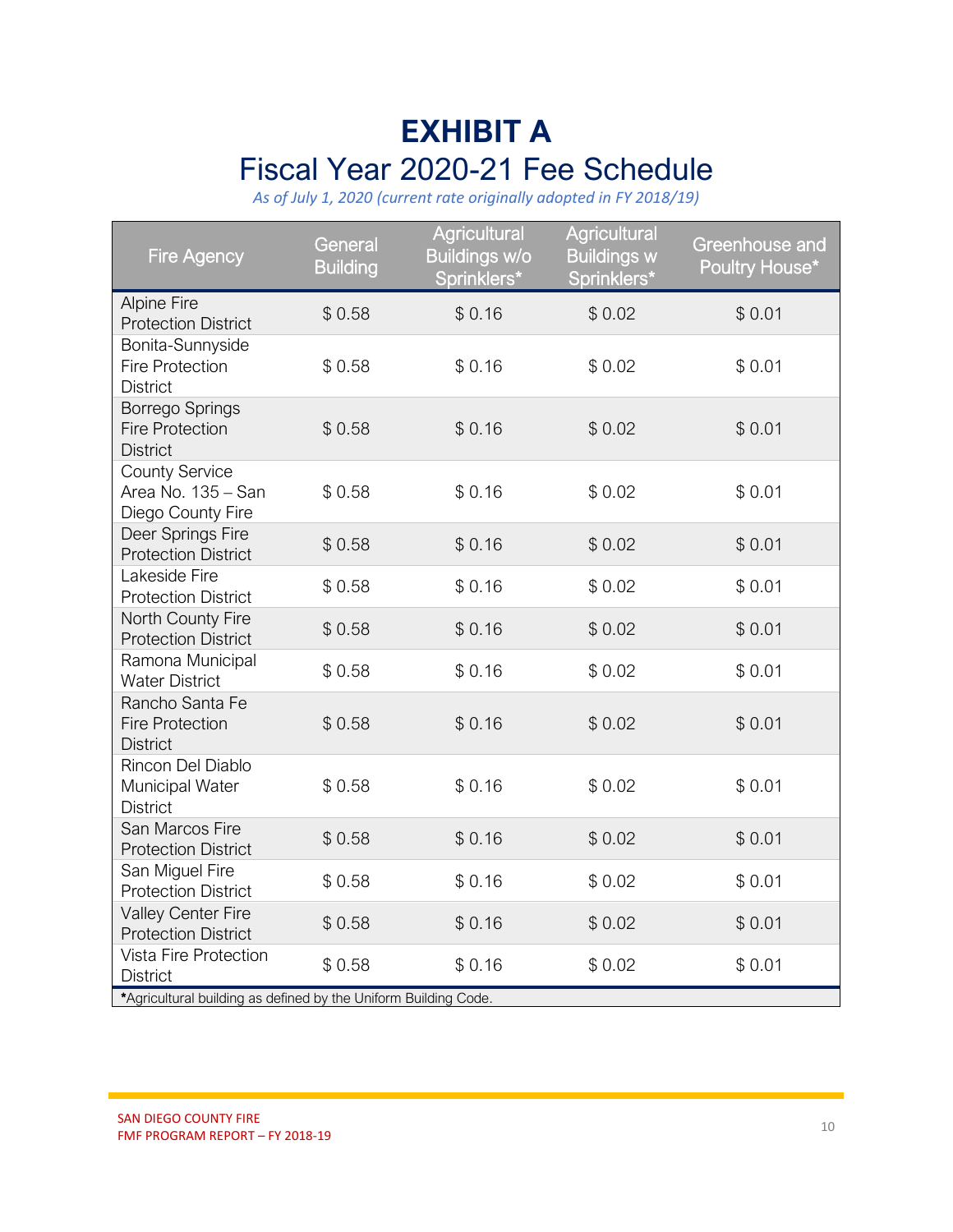# **EXHIBIT B** Fiscal Year 2018-19 Statement of Revenue and Expenditures

#### Reviewed and Approved by FMF Review Committee

| <b>Fire Agency</b>                               | <b>Beginning</b><br><b>Balance</b><br>(7/1/2018) | <b>FMF Rec'd</b><br>FY 2018-19 | <b>Interest</b> | <b>Refunds</b>       | Total<br>Revenue      | <b>Total</b><br>Expenditures | Ending<br><b>Balance</b>    | <b>Due General</b><br>Fund    |
|--------------------------------------------------|--------------------------------------------------|--------------------------------|-----------------|----------------------|-----------------------|------------------------------|-----------------------------|-------------------------------|
| <b>ALPINE FPD</b>                                | $-$ \$3,105,262.68                               | \$74,514.74                    | \$5,673.12      | \$0.00               | \$80,187.86           | \$80,187.86                  |                             | \$0.00 - \$3,025,074.82       |
| <b>BONITA-</b><br><b>SUNNYSIDE</b><br><b>FPD</b> | $-$505,385.47$                                   | \$21,048.84                    | \$473.69        | \$0.00               | \$21,522.53           | \$52,000.00                  | \$666.04                    | -\$484,385.47                 |
| <b>BORREGO</b><br>SPRINGS FPD                    | \$112,105.98                                     | \$1,374.80                     | \$2,549.60      | \$0.00               | \$3,924.40            | \$0.00                       |                             | \$116,030.38 - \$1,500,000.00 |
| <b>DEER SPRINGS</b><br><b>FPD</b>                | \$54,763.30                                      | \$35,646.84                    | \$1,368.24      | \$0.00               | \$37,015.08           | \$30,000.00                  | \$61,778.38                 | $-$1,259,077.55$              |
| <b>LAKESIDE FPD</b>                              | $-$1,789,729.10$                                 | \$100,911.80                   | \$6,806.08      |                      | \$0.00 \$107,717.88   | \$107,717.88                 | \$0.00                      | $-$1,682,011.22$              |
| NORTH COUNTY<br><b>FPD</b>                       | -\$2,986,627.30                                  | \$587,046.47                   | \$11,286.47     |                      | \$0.00 \$598,332.94   | \$1,000,000.00               |                             | $-$1,388,294.36$              |
| <b>RAMONA MWD</b>                                | \$269,282.24                                     | \$90,283.49                    | \$0.00          | \$0.00               | \$90,283.49           | \$0.00                       | \$359,565.73                | \$0.00                        |
| RANCHO SANTA<br>FE FPD                           | \$1,439,942.12                                   | \$607,202.62 \$54,837.22       |                 |                      | \$0.00 \$662,039.84   |                              | \$177,231.22 \$1,924,750.74 |                               |
| <b>RINCON DEL</b><br><b>DIABLO MWD</b>           | $-$ \$36,922.00                                  | \$67,545.38                    |                 | \$0.00 - \$10,054.52 | \$57,490.86           | \$36,921.56                  | \$20,569.30                 | \$0.00                        |
| <b>SAN MARCOS</b><br>FPD                         | -\$156,620.29                                    | \$14,801.68                    | \$0.00          | \$0.00               | \$14,801.68           | \$14,801.68                  | \$0.00                      | $-$141,818.61$                |
| <b>SAN MIGUEL</b><br><b>FPD</b>                  | \$7,895.73                                       | \$176,760.34                   | \$2,238.46      |                      | \$0.00 \$178,998.80   | \$176,760.00                 | \$7,896.07                  |                               |
| VALLEY<br><b>CENTER FPD</b>                      | \$1,148,913.73                                   | \$93,309.78                    | \$0.00          | \$0.00               | \$93,309.78           | \$400,525.00                 | \$841,698.51                |                               |
| <b>VISTA FPD</b>                                 | \$314,011.91                                     | \$67,706.94                    | \$0.00          | \$0.00               | \$67,706.94           | \$0.00                       | \$381,718.85                |                               |
| <b>CSA 135 - SD</b><br><b>COUNTY FIRE</b>        | \$546,993.71                                     | \$158,449.42                   | \$0.00          |                      | $$0.00$ $$158,449.42$ | \$0.00                       | \$721,751.29                |                               |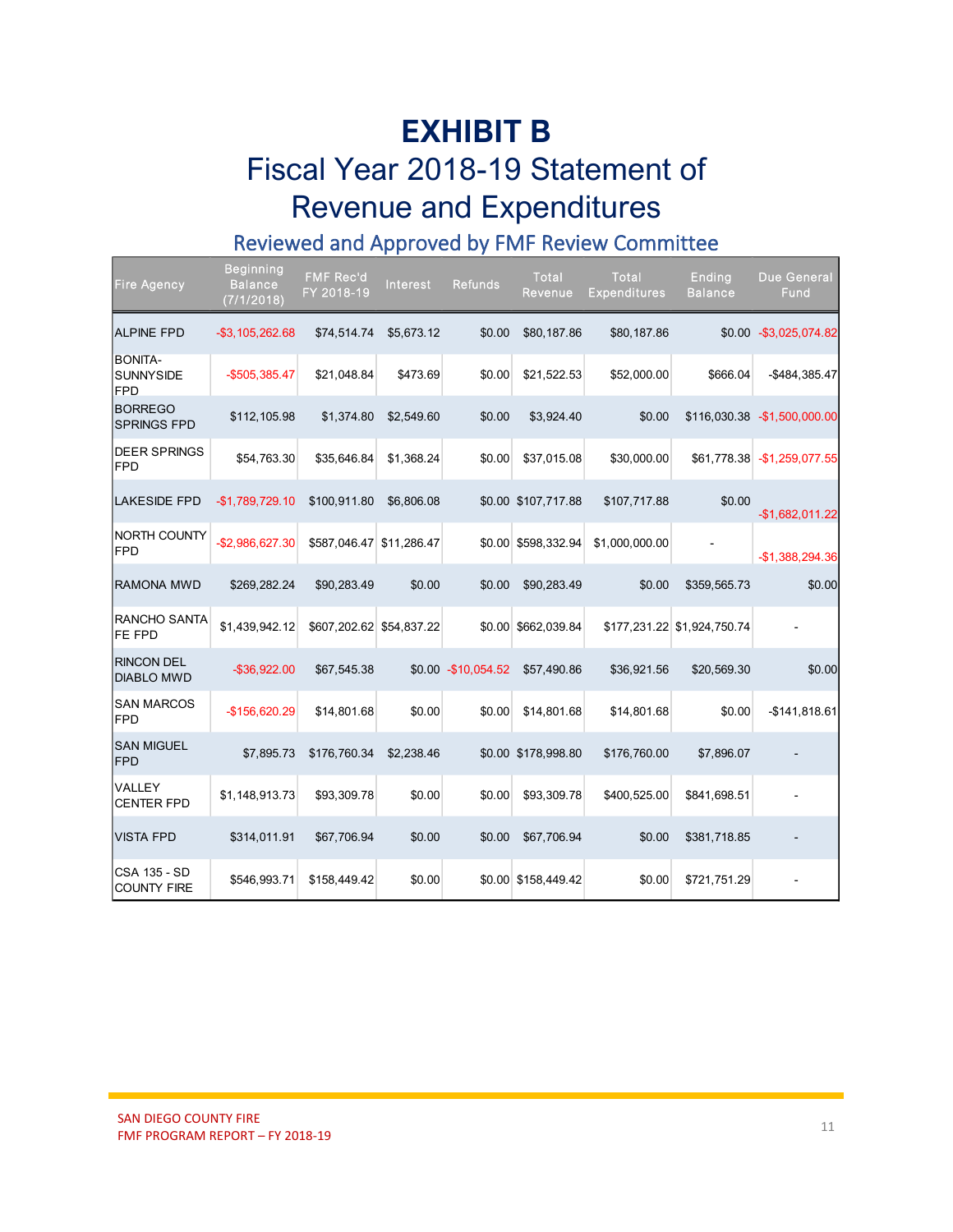# **EXHIBIT C**

## Approved Expenditures and Project Updates

#### Reviewed and Approved by FMF Review Committee

| <b>Fire Agency</b>                               | Assigned<br>Project No. | <b>Description</b><br>semeter that                                                                                                                       | Approval<br>Year | <b>Percent of Project</b><br><b>Funded by FMF</b><br>people (1)(E) | <b>Project Phase/</b><br><b>Anticipated Start Date</b><br><b>Bill Biltones</b><br>BottManage | <b>Total Project Cost</b><br><b>BERTICI'VALU</b> | <b>Total FMF</b><br>Approved | <b>Total FMF</b><br>Spent | Outstanding<br>Funding<br>Amount | FY 2018/19<br><b>Expanditures</b><br>eutropic litera<br><b>MICCEAL (MAD)</b> | FY 2020/21<br>Proposed<br>Expenditure |
|--------------------------------------------------|-------------------------|----------------------------------------------------------------------------------------------------------------------------------------------------------|------------------|--------------------------------------------------------------------|----------------------------------------------------------------------------------------------|--------------------------------------------------|------------------------------|---------------------------|----------------------------------|------------------------------------------------------------------------------|---------------------------------------|
| Altima Fire<br><b>Protection District</b>        | AFPD-1                  | Fire Station Construction                                                                                                                                | FY 01/02         | 75%                                                                | ONGGING DEBT<br><b>SERVICE PAYBACK</b>                                                       | \$5,988,235                                      | \$4,491,191                  | a,                        | \$3,025,075                      | \$80,188                                                                     | \$40,700                              |
| Bonia-Sumysise<br><b>FEM</b>                     | BONTA-2                 | <b>The Station Construction</b>                                                                                                                          | FY 09/10         | 60%                                                                | <b>ONCOING DEBT</b><br>SERVICE PAYBACK                                                       | \$1,290,000                                      | \$774,000                    |                           | \$453,385                        | \$52,000                                                                     | \$68,886                              |
| <b>Bonego Fire</b><br><b>Protection District</b> | BORREGO-2               | fire station das on<br>inchillect - maw fire<br>dates                                                                                                    | FY 16/17         | 50%                                                                | FY 20/21                                                                                     | \$3,000,000                                      | \$1,500,000                  |                           | \$1,500,000                      | 30                                                                           | \$70,000                              |
|                                                  | BORREDO-3               | Land Punchase for<br><b>Batico Uberiede</b>                                                                                                              | FY 16/17         | 50%                                                                | <b>COMPLETE</b>                                                                              | \$48,000                                         | \$24,000                     | ٠                         | 30                               | \$24,000                                                                     | $\sim$                                |
| Dear Springs Fire<br><b>Protection Diveriot</b>  | DSFFD-T                 | <b>Fry Station Construction</b>                                                                                                                          |                  |                                                                    | <b>ONCOING DEBT</b><br>SERVICE PAYBACK                                                       |                                                  | \$3,188,155                  |                           | \$1,259,078                      | \$30,000                                                                     | \$30,000                              |
| <b>Lawarde Fre</b><br>Protection District        | LAKESDE-1               | Debt Service Paytrack                                                                                                                                    | FY 08/09         | ÷.                                                                 | <b>ONCOING DEBT</b><br><b>SERVICE PAYBACK</b>                                                | ÷                                                | 12,843,971                   | $\sim$                    | \$1,682,011                      | \$107,718                                                                    | \$100,000                             |
| North County Fire                                | NCFPD-4                 | the Shatican 4<br>mahadim                                                                                                                                | FY DE/OT         | <b>75%</b>                                                         |                                                                                              | \$8,581,185                                      | ٠                            | ۰                         | ٠                                | ٠                                                                            | ٠                                     |
| <b>Protection District</b>                       | NCFPD-7                 | <b>Fre Sacon/ Accentor</b>                                                                                                                               | FY17/18.         | ×                                                                  | <b>ONGOING DEBT</b><br>SERVICE PAYBACK                                                       |                                                  |                              | $\sim$                    |                                  | $\overline{\phantom{a}}$                                                     | ٠                                     |
| Remonse Municipal                                | RMWD-1                  | Fire Station Expansion                                                                                                                                   | FY 18/19         | 75%                                                                |                                                                                              | \$185,100                                        | \$138,825                    |                           | \$138,825                        |                                                                              |                                       |
| Water District                                   | RMWD-2                  | ww fire Engineerd<br><b>Imerican</b>                                                                                                                     | FY 18/19         | 33%                                                                | $\sim$                                                                                       | \$602,314                                        | \$195,464                    | ۰                         | \$195,484                        | $\sim$                                                                       |                                       |
|                                                  | RSFFFD-18               | Harmony Grove Fueing<br><b>Stations</b>                                                                                                                  | FY 17/18         | 85%                                                                |                                                                                              | \$75,000                                         | \$63,750                     | SO <sub>1</sub>           | 80                               | 80                                                                           | \$63,750                              |
|                                                  | RSFFFD-19               | <b>Harmony Grove</b>                                                                                                                                     | FY1708           | 85%                                                                | ٠                                                                                            | \$120,000                                        | \$102,000                    | ٠                         | \$102,000                        | 80                                                                           | \$0.                                  |
|                                                  | RSFFFD-20               | tremarkly Generator.<br><b>Increase to FY 17/18</b><br>pproved Fine Station &<br>of 000,344,12 to topic<br>\$2,000,000 due to cost.<br><b>Cheatrics</b>  | FY 20/21         | 85%                                                                | ٠                                                                                            | \$2,117,647                                      | \$1,800,000                  | $\overline{\phantom{a}}$  | \$967,667                        | \$153,695                                                                    | ٠                                     |
|                                                  | <b>RSFFFD-22</b>        | New Printer/ Plotter<br>canner due to<br><b>ING DEGREEMENT DIRECTOR</b><br>dating advertment.                                                            | FY 20/21         | $\overline{\phantom{a}}$                                           | ٠                                                                                            | \$48,154                                         | \$30,000                     | \$0                       | \$30,000                         | 80                                                                           | ۰                                     |
| Randro-Banta Fe                                  | RSFFFD-23               | <b>Jockfing The prevention</b><br><b>CONTRIGUES</b><br><b>Negotic Volume</b>                                                                             | FY 20(21)        | 85%                                                                |                                                                                              | \$47,059                                         | \$40,000                     | 80                        | \$40,000                         | SO <sub>1</sub>                                                              |                                       |
|                                                  | RSFFFD-24               | New fire prevention<br>whicle for inpactions on<br>W construction                                                                                        | FY 20/21         | 85%                                                                | ٠                                                                                            | \$70,588                                         | \$80,000                     | \$0                       | \$80,000                         | 80                                                                           |                                       |
|                                                  | RSFFFD-25               | <b>Training Tower</b><br>di e.p. chemikongr<br><b>buff</b> increases                                                                                     | FY 20/21         | 50%                                                                | FY20/21                                                                                      | \$178,471                                        | \$88,238                     | \$0                       | \$88,238                         | 30                                                                           | ٠                                     |
|                                                  | RSFFFD-26               | <b>New Littiny Vehicle for</b><br>perations to cover<br><b>CWITH IT (SSTIC)</b>                                                                          | FY 20/21         | 50%                                                                | FY 20/21                                                                                     | \$82,353                                         | \$35,000                     | \$0                       | \$35,000                         | 80                                                                           |                                       |
|                                                  | RSFFPD-27               | <b>New Quick Attack</b><br>Article due to building<br>growth in wildland areas.<br>its station #7 and Fine                                               | FY 20/21         | 85%                                                                | FY.20/21                                                                                     | \$411,765                                        | \$350,000                    | $\overline{\phantom{a}}$  |                                  |                                                                              | ٠                                     |
| Ringen Del Diablo<br>MWD.<br>San Marcos Fire     | RDD MWD-1               | Truck Fire Engine and<br><b>Poulomeri</b>                                                                                                                | FY 07/08         | 8%                                                                 | COMPLETE DEBT<br><b>SERVICE PAYEACK</b><br><b>ONGOING DEBT</b>                               | \$4,802,000                                      | \$290,521                    | L.                        | S0                               | \$36,922                                                                     |                                       |
| <b>Perhapsen District</b>                        | SAN MARCOS-1            | twicialy approved<br>creatis.                                                                                                                            |                  | ٠                                                                  | <b>SERVICE PAYBACK</b>                                                                       |                                                  |                              | ٠                         | \$141,819                        | \$14,802                                                                     | \$20,000                              |
| San Miguel Fire                                  | SAN MIGLIEL-1           | Capital Improvement<br><b>TOMC!</b>                                                                                                                      | FY 18/19         | $\sim$                                                             | ONGOING DEBT<br>SERVICE PAYBACK                                                              | \$28,800,000                                     | \$21,600,000                 | ×.                        | \$19,174,898                     | \$176,760                                                                    | \$b                                   |
| <b>Protection Division</b>                       | SAN MICLIFL 2           | Station 19 Realizables                                                                                                                                   | FY 18/19         | 75V)                                                               | FY 19/20                                                                                     | \$850,000                                        | 5487,500                     | \$0                       | \$487,500                        | 'Sti                                                                         |                                       |
|                                                  | <b>VALLEY-6</b>         | Station #3 Construction<br>onginal approval in FY<br>07/08 for lotal project<br>and d \$3,000,000                                                        | FY 18/19         | 17%                                                                | FY 2021                                                                                      | \$3,000,000                                      | \$1,000,000                  |                           | \$935,815                        | 80                                                                           | \$500,000                             |
|                                                  | <b>VALLEY-9</b>         | <b>And Cier: Fouter System</b><br><b>ASSESSED</b>                                                                                                        | FY 14/15         | <b>75%</b>                                                         | Fy 18/19                                                                                     | \$103,000                                        | \$148,250                    | \$0                       | 875,125                          | \$73,125                                                                     |                                       |
|                                                  | VALLEY-10               | <b>Additional SCBA critis in</b><br>pproved PY 17/18<br>project due to higher<br>han expected growth.<br>Price appeareal 75% of<br>\$126,000 or \$94,500 | FY 20/21         | 75%                                                                | Fr 18/19                                                                                     | \$174,000                                        | 379,500                      | \$94,500                  | \$94,500                         | \$105,000                                                                    | ٠                                     |
| Valley Certain Fire                              | <b>VALLEY 11</b>        | Apperatrs                                                                                                                                                | FY 16/17         | 75%                                                                | <b>ONGOING DEBT</b><br>SERVICE PAYBACK                                                       | \$188,625                                        | \$130,089                    |                           | \$75,169                         | \$32,400                                                                     | \$32,400                              |
| <b>Profection District</b>                       | VALLEY-14               | Fire Station Land<br>Purchase (for VALLEY-6)                                                                                                             | FY 17/18         | 75%                                                                | ONCIONG DEBT<br><b>SERVICE PAYBACK</b>                                                       | \$800,000                                        | \$45,000                     |                           | \$360,000                        | \$90,000                                                                     | \$00,000                              |
|                                                  | VALLEY-15               | Fire Station Design and<br>Juici (for VALLEY-5)                                                                                                          | FY 17/18.        | 市地                                                                 |                                                                                              | \$120,000                                        | \$90,000                     |                           | \$45,000                         | \$45,000                                                                     | \$45,000                              |
|                                                  | VALLEY-18               | New Fully Equipped Type                                                                                                                                  | FV17/18.         | 75%                                                                | FY 20/21                                                                                     | \$850,000                                        | \$487,500                    |                           | 80                               | \$54,000                                                                     |                                       |
|                                                  | VALLEY-19               | New Security systems for<br>il fire stations to prevent<br>prifuser entra beasen<br><b>Sacaaron</b> mot                                                  | FY 20/21         | 75%                                                                | ٠                                                                                            | \$60,000                                         | \$45,000                     | ×.                        | ٠                                | -                                                                            | ٠                                     |
|                                                  | VALLEY-20               | compute agett.<br>New Cardiac Monitor<br>brecow di establistica<br>of enally 2.18 2.3A<br>callo compressive                                              | FY 20/21         | <b>H7%</b>                                                         | FY 21/22                                                                                     | \$67,500                                         | \$45,000                     | $\sim$                    | $\sim$                           | $\sim$                                                                       | $\sim$                                |
| Vista Fine<br><b>Protection Division</b>         | VISTA-2                 | Build New Fire Station                                                                                                                                   | FY 13/14         | 55%                                                                | FY 19/20                                                                                     | \$7,000,000                                      | \$3,710,000                  | \$0.                      | \$3,710,000                      | $\sim$                                                                       | ×.                                    |
| CSA No. 135<br>SDOFA                             | CSA 135-1               | Mt. Laguna Station<br>Renovation                                                                                                                         | FY 12/13         |                                                                    |                                                                                              |                                                  |                              | \$0                       |                                  | 80                                                                           | \$0.                                  |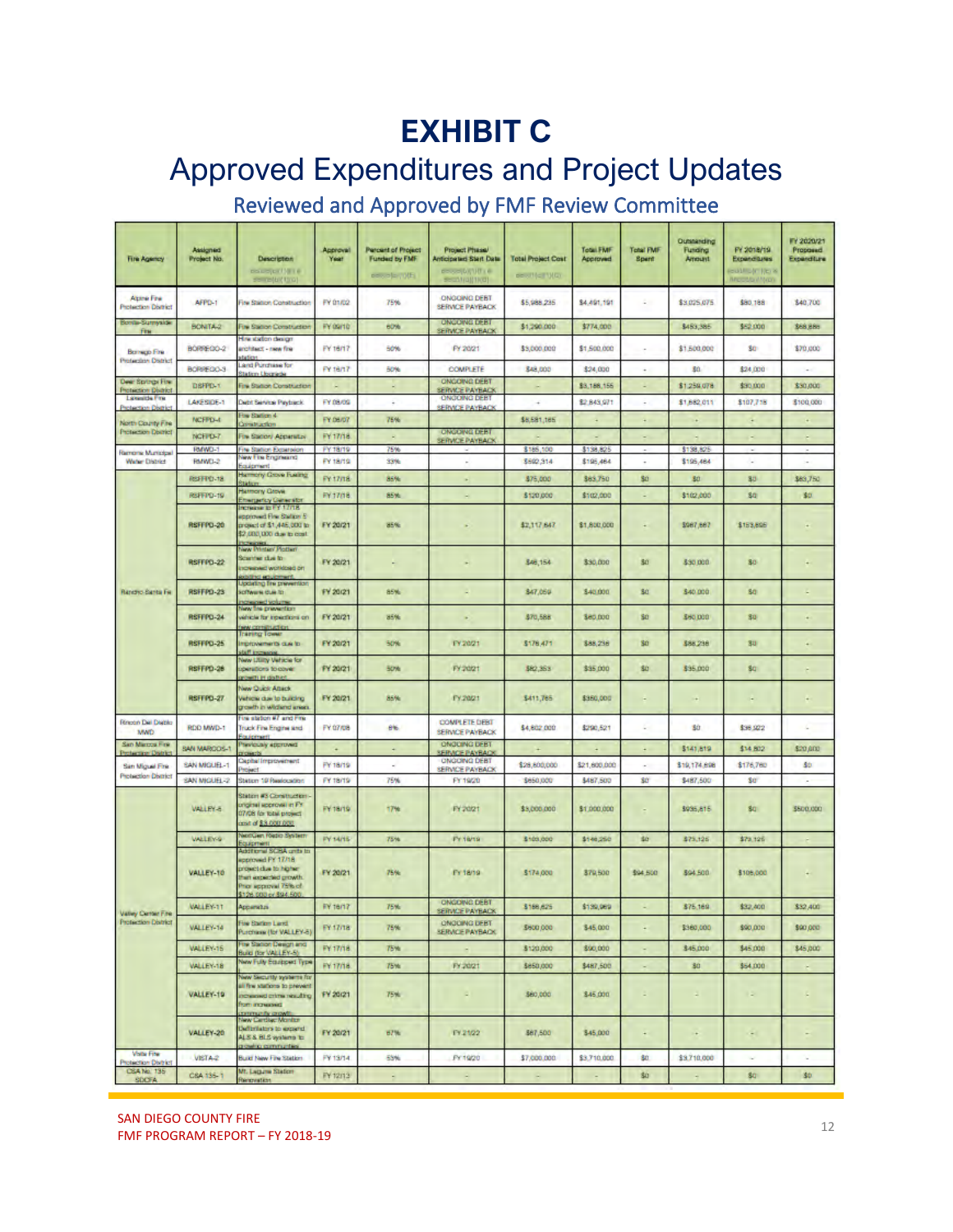## **EXHIBIT D** Five-Year Evaluation of the Fee Ceiling

#### Reviewed and Approved by FMF Review Committee

#### FIRE MITIGATION FEE FORMULA & FEE CEILING CALCULATION

| Dwelling Units <sup>1</sup>                 | 158,453     |
|---------------------------------------------|-------------|
| Fire Stations <sup>2</sup>                  | 54          |
| Dwelling Units per Fire Station             | 2,934       |
|                                             |             |
| Construction Cost per Station <sup>3</sup>  | \$5,269,250 |
| Dwelling Units per Station                  | 2,934       |
| <b>Cost per Dwelling Unit</b>               | \$1,796     |
|                                             |             |
| <b>Cost per Dwelling Unit</b>               | \$1,796     |
| Ave. Sq. Ft. per Dwelling Unit <sup>4</sup> | 2,400       |
| Cost per Square Foot                        | \$0.75      |
|                                             |             |
| <b>Percent Increase from FY19-20</b>        | 299         |

(1) 2019 ESRI Data; Total dwelling units for unincorporated San Diego County

(2) 2019 SANGIS Data; includes all County and FPD fire stations that fall within the unincorporated San Diego County

(3) Average size of 18 County fire stations: 5,600 sq ft

(4) 2010 Census Data- Average sq. ft. of new single-family houses in western portion of United States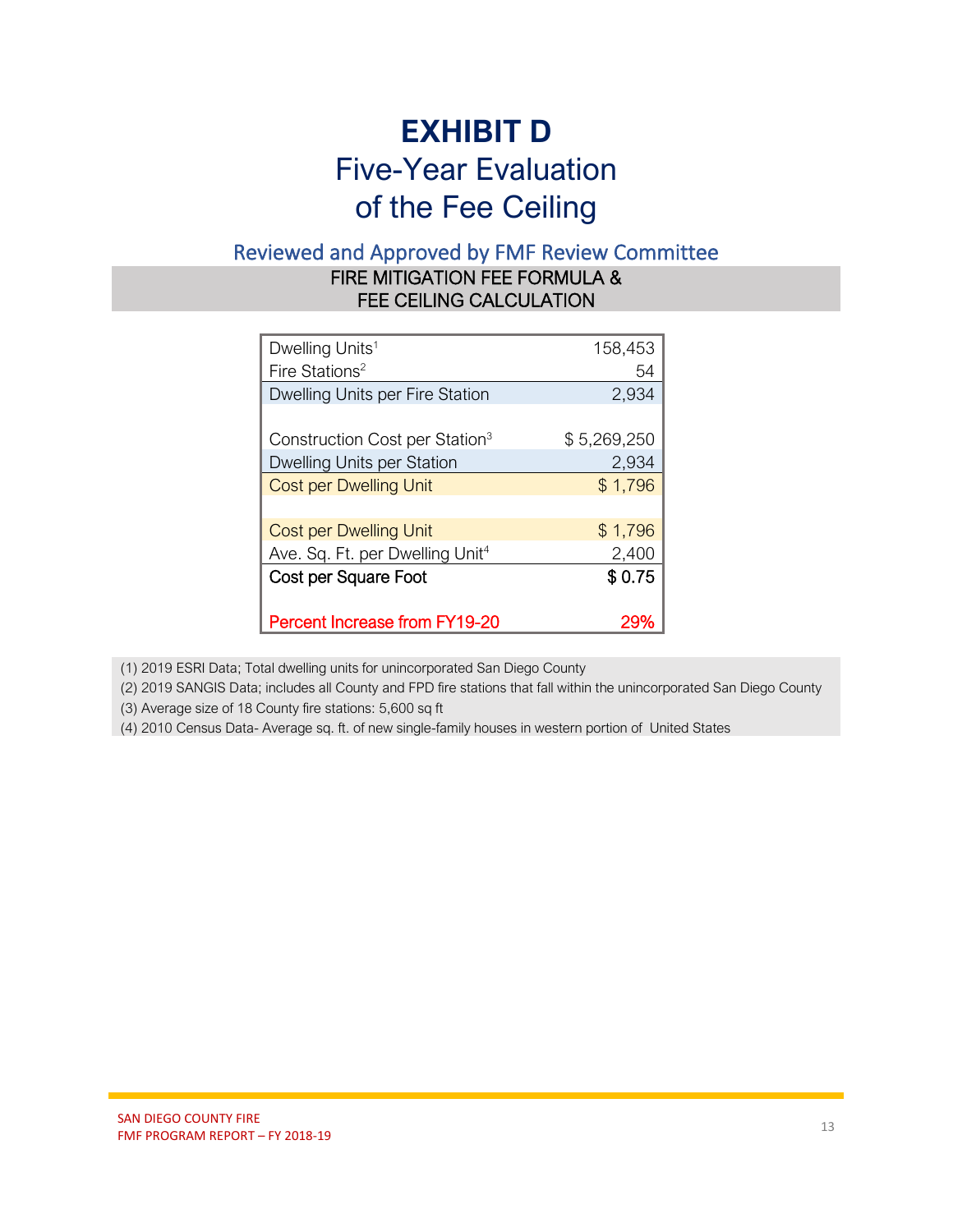## **EXHIBIT E**

## Statement of Revenues, Expenditures, and Changes in Fund Balance for the Last Five Fiscal Years

| Description (Fire Agency Totals)       | FY 2014-15   | FY 2015-16   | FY 2016-17   | FY 2017-18   | FY 2018-19    |
|----------------------------------------|--------------|--------------|--------------|--------------|---------------|
| <b>REVENUES</b>                        |              |              |              |              |               |
| <b>FMF Collections</b>                 |              |              |              |              |               |
| <b>ALPINE FPD</b>                      | \$43,954.15  | \$51,184.68  | \$44,293.70  | \$54,844.16  | \$74,514.74   |
| BONITA-SUNNYSIDE FPD                   | \$11,902.88  | \$10,078.48  | \$20,935.91  | \$23,494.80  | \$21,048.84   |
| <b>BORREGO SPRINGS FPD</b>             | \$4,776.16   | \$698.36     | \$3,297.88   | \$4,167.00   | \$1,374.80    |
| DEER SPRINGS FPD                       | \$32,676.94  | \$37,854.32  | \$31,832.43  | \$37,442.16  | \$35,646.84   |
| <b>LAKESIDE FPD</b>                    | \$110,738.45 | \$205,100.54 | \$154,747.22 | \$84,621.72  | \$100,911.80  |
| NORTH COUNTY FPD                       | \$93,746.22  | \$179,132.17 | \$111,627.72 | \$690,030.06 | \$587,046.47  |
| <b>RAMONA MWD</b>                      | \$76,185.19  | \$87,452.12  | \$140,172.40 | \$139,375.00 | \$90,283.49   |
| RANCHO SANTAFE FPD                     | \$314,896.67 | \$205,396.48 | \$323,161.96 | \$598,113.84 | \$607,202.62  |
| RINCON DEL DIABLO MWD                  | \$16,456.44  | \$32,510.54  | \$23,829.85  | \$39,212.12  | \$67,545.38   |
| SAN MARCOS FPD                         | \$50,464.16  | \$46,141.34  | \$22,955.60  | \$10,816.40  | \$14,801.68   |
| SAN MIGUEL FPD                         | \$89,721.90  | \$189,079.40 | \$155,499.94 | \$106,790.80 | \$176,760.34  |
| VALLEY CENTER FPD                      | \$105,812.33 | \$82,112.64  | \$65,018.32  | \$131,037.78 | \$93,309.78   |
| <b>VISTAFPD</b>                        | \$21,534.60  | \$25,181.40  | \$152,930.18 | \$46,765.28  | \$67,706.94   |
| CSA135 - SD COUNTY FIRE                | \$22,909.44  | \$43,169.91  | \$79,667.00  | \$277,636.32 | \$158,449.42  |
|                                        |              |              |              |              |               |
|                                        | FY 2014-15   | FY 2015-16   |              |              |               |
| Description (Fire Agency Totals)       |              |              | FY 2016-17   | FY 2017-18   | FY 2018-19    |
| <b>REVENUES</b> (continued)<br>Refunds |              |              |              |              |               |
| <b>ALPINE FPD</b>                      | \$0.00       | \$0.00       | \$0.00       | \$0.00       | \$0.00        |
| <b>BONITA-SUNNYSIDE FPD</b>            | \$0.00       | \$0.00       | \$0.00       | \$0.00       | \$0.00        |
| <b>BORREGO SPRINGS FPD</b>             | \$0.00       | \$0.00       | \$0.00       | \$0.00       | \$0.00        |
| DEER SPRINGS FPD                       | \$0.00       | \$0.00       | \$0.00       | \$0.00       | \$0.00        |
| <b>LAKESIDE FPD</b>                    | \$0.00       | \$0.00       | \$0.00       | \$0.00       | \$0.00        |
| NORTH COUNTY FPD                       | \$0.00       | \$0.00       | \$0.00       | \$0.00       | \$0.00        |
| <b>RAMONA MWD</b>                      | \$0.00       | \$0.00       | \$0.00       | \$0.00       | \$0.00        |
| RANCHO SANTAFE FPD                     | \$0.00       | \$0.00       | \$0.00       | \$0.00       | \$0.00        |
| RINCON DEL DIABLO MWD                  | \$0.00       | \$0.00       | \$0.00       | \$0.00       | $-$10,054.52$ |
| SAN MARCOS FPD                         | \$0.00       | \$0.00       | \$0.00       | \$0.00       | \$0.00        |
| SAN MIGUEL FPD                         | \$0.00       | \$0.00       | \$0.00       | \$0.00       | \$0.00        |
| VALLEY CENTER FPD                      | \$0.00       | \$0.00       | \$0.00       | \$0.00       | \$0.00        |
| <b>VISTAFPD</b>                        | \$0.00       | \$0.00       | \$0.00       | \$0.00       | \$0.00        |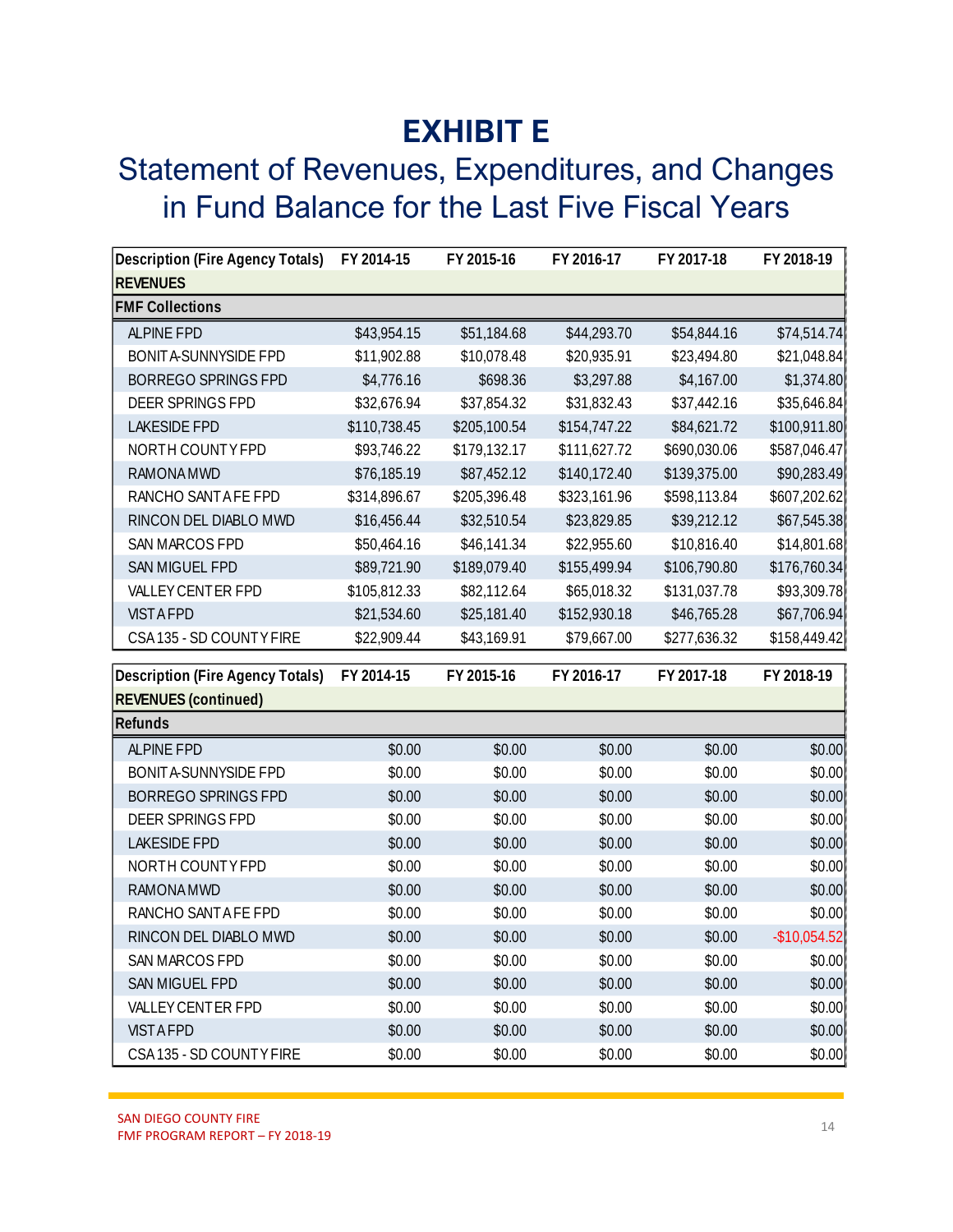| Description (Fire Agency Totals) | FY 2014-15 | FY 2015-16 | FY 2016-17  | FY 2017-18  | FY 2018-19  |
|----------------------------------|------------|------------|-------------|-------------|-------------|
| <b>REVENUES</b> (continued)      |            |            |             |             |             |
| Interest                         |            |            |             |             |             |
| <b>ALPINE FPD</b>                | \$278.09   | \$707.79   | \$1,721.07  | \$2,562.19  | \$5,673.12  |
| <b>BONITA-SUNNYSIDE FPD</b>      | \$51.49    | \$24.57    | \$37.75     | \$150.57    | \$473.69    |
| <b>BORREGO SPRINGS FPD</b>       | \$485.40   | \$542.74   | \$1,110.95  | \$1,279.54  | \$2,549.60  |
| DEER SPRINGS FPD                 | \$221.04   | \$280.91   | \$461.32    | \$703.59    | \$1,368.24  |
| <b>LAKESIDE FPD</b>              | \$241.77   | \$1,326.84 | \$477.96    | \$1,562.71  | \$6,806.08  |
| NORTH COUNTY FPD                 | \$1,179.56 | \$1,785.58 | \$5,293.82  | \$9,664.32  | \$11,286.47 |
| <b>RAMONA MWD</b>                | \$251.96   | \$338.83   | \$1,600.57  | \$0.00      | \$0.00      |
| RANCHO SANTAFE FPD               | \$3,567.00 | \$6,738.00 | \$14,886.34 | \$29,592.81 | \$54,837.22 |
| RINCON DEL DIABLO MWD            | \$0.00     | \$0.00     | \$0.00      | \$0.00      | \$0.00      |
| SAN MARCOS FPD                   | \$0.00     | \$0.00     | \$0.00      | \$0.00      | \$0.00      |
| SAN MIGUEL FPD                   | \$242.00   | \$291.00   | \$1,166.00  | \$468.91    | \$2,238.46  |
| VALLEY CENTER FPD                | \$4,619.24 | \$6,579.13 | \$11,327.55 | \$0.00      | \$0.00      |
| <b>VISTAFPD</b>                  | \$1,381.81 | \$2,087.61 | \$4,627.00  | \$8,613.57  | \$0.00      |
| CSA135 - SD COUNTY FIRE          | \$737.28   | \$1,180.00 | \$2,799.92  | \$7,299.59  | \$0.00      |

| <b>REVENUES</b> (continued)      |              |              | FY 2016-17   | FY 2017-18   | FY 2018-19   |
|----------------------------------|--------------|--------------|--------------|--------------|--------------|
|                                  |              |              |              |              |              |
| Interest                         |              |              |              |              |              |
| <b>ALPINE FPD</b>                | \$278.09     | \$707.79     | \$1,721.07   | \$2,562.19   | \$5,673.12   |
| <b>BONITA-SUNNYSIDE FPD</b>      | \$51.49      | \$24.57      | \$37.75      | \$150.57     | \$473.69     |
| <b>BORREGO SPRINGS FPD</b>       | \$485.40     | \$542.74     | \$1,110.95   | \$1,279.54   | \$2,549.60   |
| DEER SPRINGS FPD                 | \$221.04     | \$280.91     | \$461.32     | \$703.59     | \$1,368.24   |
| <b>LAKESIDE FPD</b>              | \$241.77     | \$1,326.84   | \$477.96     | \$1,562.71   | \$6,806.08   |
| NORTH COUNTYFPD                  | \$1,179.56   | \$1,785.58   | \$5,293.82   | \$9,664.32   | \$11,286.47  |
| <b>RAMONA MWD</b>                | \$251.96     | \$338.83     | \$1,600.57   | \$0.00       | \$0.00       |
| RANCHO SANTAFE FPD               | \$3,567.00   | \$6,738.00   | \$14,886.34  | \$29,592.81  | \$54,837.22  |
| RINCON DEL DIABLO MWD            | \$0.00       | \$0.00       | \$0.00       | \$0.00       | \$0.00       |
| SAN MARCOS FPD                   | \$0.00       | \$0.00       | \$0.00       | \$0.00       | \$0.00       |
| SAN MIGUEL FPD                   | \$242.00     | \$291.00     | \$1,166.00   | \$468.91     | \$2,238.46   |
| VALLEY CENTER FPD                | \$4,619.24   | \$6,579.13   | \$11,327.55  | \$0.00       | \$0.00       |
| <b>VISTAFPD</b>                  | \$1,381.81   | \$2,087.61   | \$4,627.00   | \$8,613.57   | \$0.00       |
| CSA135 - SD COUNTY FIRE          | \$737.28     | \$1,180.00   | \$2,799.92   | \$7,299.59   | \$0.00       |
|                                  |              |              |              |              |              |
| Description (Fire Agency Totals) | FY 2014-15   | FY 2015-16   | FY 2016-17   | FY 2017-18   | FY 2018-19   |
| <b>REVENUES</b> (continued)      |              |              |              |              |              |
|                                  |              |              |              |              |              |
|                                  |              |              |              |              |              |
| Total Net Revenue                |              |              |              |              |              |
| <b>ALPINE FPD</b>                | \$44,232.24  | \$51,892.47  | \$46,014.77  | \$57,406.35  | \$80,187.86  |
| BONIT A SUNNYSIDE FPD            | \$11,954.37  | \$10,103.05  | \$20,973.66  | \$23,645.37  | \$21,522.53  |
| <b>BORREGO SPRINGS FPD</b>       | \$5,261.56   | \$1,241.10   | \$4,408.83   | \$5,446.54   | \$3,924.40   |
| DEER SPRINGS FPD                 | \$32,897.98  | \$38,135.23  | \$32,293.75  | \$38,145.75  | \$37,015.08  |
| <b>LAKESIDE FPD</b>              | \$110,980.22 | \$206,427.38 | \$155,225.18 | \$86,184.43  | \$107,717.88 |
| NORTH COUNTY FPD                 | \$94,925.78  | \$180,917.75 | \$116,921.54 | \$699,694.38 | \$598,332.94 |
| <b>RAMONA MWD</b>                | \$76,437.15  | \$87,790.95  | \$141,772.97 | \$139,375.00 | \$90,283.49  |
| RANCHO SANT A FE FPD             | \$318,463.67 | \$212,134.48 | \$338,048.30 | \$627,706.65 | \$662,039.84 |
| RINCON DEL DIABLO MWD            | \$16,456.44  | \$32,510.54  | \$23,829.85  | \$39,212.12  | \$57,490.86  |
| SAN MARCOS FPD                   | \$50,464.16  | \$46,141.34  | \$22,955.60  | \$10,816.40  | \$14,801.68  |
| SAN MIGUEL FPD                   | \$89,963.90  | \$189,370.40 | \$156,665.94 | \$107,259.71 | \$178,998.80 |
| VALLEY CENTER FPD                | \$110,431.57 | \$88,691.77  | \$76,345.87  | \$131,037.78 | \$93,309.78  |
| <b>VISTAFPD</b>                  | \$22,916.41  | \$27,269.01  | \$157,557.18 | \$55,378.85  | \$67,706.94  |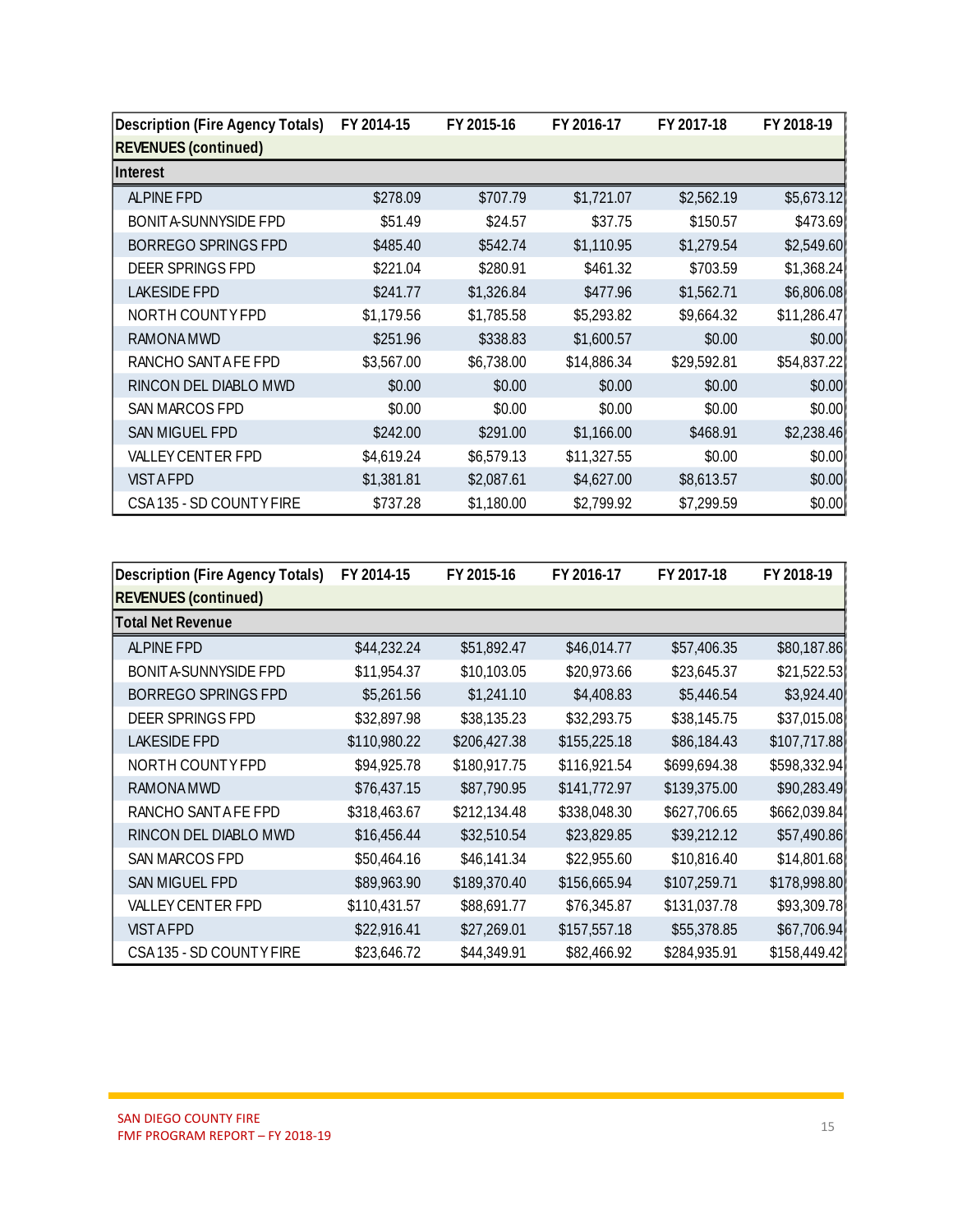| Description (Fire Agency Totals)                  | FY 2014-15   | FY 2015-16   | FY 2016-17   | FY 2017-18   | FY 2018-19     |
|---------------------------------------------------|--------------|--------------|--------------|--------------|----------------|
| <b>EXPENDITURES</b>                               |              |              |              |              |                |
| Capital Improvements and Reimbursement Agreements |              |              |              |              |                |
| <b>ALPINE FPD</b>                                 | \$45,232.24  | \$50,644.47  | \$46,014.77  | \$57,406.35  | \$80,187.86    |
| BONITA-SUNNYSIDE FPD                              | \$20,000.00  | \$10,000.00  | \$14,700.00  | \$31,000.00  | \$52,000.00    |
| <b>BORREGO SPRINGS FPD</b>                        | \$0.00       | \$0.00       | \$0.00       | \$24,000.00  | \$0.00         |
| DEER SPRINGS FPD                                  | \$60,000.00  | \$30,000.00  | \$30,000.00  | \$30,000.00  | \$30,000.00    |
| <b>LAKESIDE FPD</b>                               | \$110,980.22 | \$206,427.38 | \$155,225.18 | \$86,184.43  | \$107,717.88   |
| NORTH COUNTY FPD                                  | \$83,773.65  | \$60,000.00  | \$8,436.00   | \$0.00       | \$1,000,000.00 |
| <b>RAMONA MWD</b>                                 | \$0.00       | \$0.00       | \$0.00       | \$0.00       | \$0.00         |
| RANCHO SANTAFE FPD                                | \$336,734.00 | \$27,662.00  | \$9,180.00   | \$885,165.00 | \$177,231.22   |
| RINCON DEL DIABLO MWD                             | \$27,321.00  | \$27,322.00  | \$23,715.00  | \$46,891.00  | \$36,921.56    |
| SAN MARCOS FPD                                    | \$50,464.16  | \$46,141.34  | \$22,955.60  | \$10,816.40  | \$14,801.68    |
| SAN MIGUEL FPD                                    | \$99,122.00  | \$102,452.00 | \$230,232.18 | \$106,790.80 | \$176,760.00   |
| VALLEY CENTER FPD                                 | \$50,277.06  | \$165,862.80 | \$152,387.14 | \$51,000.00  | \$400,525.00   |
| <b>VISTAFPD</b>                                   | \$0.00       | \$0.00       | \$0.00       | \$0.00       | \$0.00         |
| CSA135 - SD COUNTY FIRE                           | \$0.00       | \$0.00       | \$0.00       | \$0.00       | \$0.00         |

| Capital Improvements and Reimbursement Agreements |                                                                                                                                                                    |              |              |                       |
|---------------------------------------------------|--------------------------------------------------------------------------------------------------------------------------------------------------------------------|--------------|--------------|-----------------------|
|                                                   |                                                                                                                                                                    |              |              |                       |
|                                                   |                                                                                                                                                                    |              |              |                       |
| \$45,232.24                                       | \$50,644.47                                                                                                                                                        | \$46,014.77  | \$57,406.35  | \$80,187.86           |
| \$20,000.00                                       | \$10,000.00                                                                                                                                                        | \$14,700.00  | \$31,000.00  | \$52,000.00           |
| \$0.00                                            | \$0.00                                                                                                                                                             | \$0.00       | \$24,000.00  | \$0.00                |
| \$60,000.00                                       | \$30,000.00                                                                                                                                                        | \$30,000.00  | \$30,000.00  | \$30,000.00           |
| \$110,980.22                                      | \$206,427.38                                                                                                                                                       | \$155,225.18 | \$86,184.43  | \$107,717.88          |
|                                                   | \$60,000.00                                                                                                                                                        | \$8,436.00   | \$0.00       | \$1,000,000.00        |
| \$0.00                                            | \$0.00                                                                                                                                                             | \$0.00       | \$0.00       | \$0.00                |
|                                                   | \$27,662.00                                                                                                                                                        | \$9,180.00   | \$885,165.00 | \$177,231.22          |
|                                                   | \$27,322.00                                                                                                                                                        | \$23,715.00  | \$46,891.00  | \$36,921.56           |
|                                                   | \$46,141.34                                                                                                                                                        | \$22,955.60  | \$10,816.40  | \$14,801.68           |
|                                                   | \$102,452.00                                                                                                                                                       | \$230,232.18 | \$106,790.80 | \$176,760.00          |
|                                                   | \$165,862.80                                                                                                                                                       | \$152,387.14 | \$51,000.00  | \$400,525.00          |
| \$0.00                                            | \$0.00                                                                                                                                                             | \$0.00       | \$0.00       | \$0.00                |
| \$0.00                                            | \$0.00                                                                                                                                                             | \$0.00       | \$0.00       | \$0.00                |
|                                                   |                                                                                                                                                                    |              |              |                       |
|                                                   | FY 2015-16                                                                                                                                                         | FY 2016-17   | FY 2017-18   | FY 2018-19            |
|                                                   |                                                                                                                                                                    |              |              |                       |
|                                                   |                                                                                                                                                                    |              |              |                       |
|                                                   | \$50,644.47                                                                                                                                                        | \$46,014.77  | \$57,406.35  | \$80,187.86           |
|                                                   | \$10,000.00                                                                                                                                                        | \$14,700.00  | \$31,000.00  | \$52,000.00           |
| \$0.00                                            | \$0.00                                                                                                                                                             | \$0.00       | \$24,000.00  | \$0.00                |
|                                                   | \$30,000.00                                                                                                                                                        | \$30,000.00  | \$30,000.00  | \$30,000.00           |
|                                                   | \$206,427.38                                                                                                                                                       | \$155,225.18 | \$86,184.43  | \$107,717.88          |
| \$83,773.65                                       | \$60,000.00                                                                                                                                                        | \$8,436.00   |              |                       |
|                                                   |                                                                                                                                                                    |              | \$0.00       | \$1,000,000.00        |
| \$0.00                                            | \$0.00                                                                                                                                                             | \$0.00       | \$0.00       | \$0.00                |
| \$336,734.00                                      | \$27,662.00                                                                                                                                                        | \$9,180.00   | \$885,165.00 | \$177,231.22          |
| \$27,321.00                                       | \$27,322.00                                                                                                                                                        | \$23,715.00  | \$46,891.00  |                       |
| \$50,464.16                                       | \$46,141.34                                                                                                                                                        | \$22,955.60  | \$10,816.40  | \$14,801.68           |
| \$99,122.00                                       | \$102,452.00                                                                                                                                                       | \$230,232.18 | \$106,790.80 | \$176,760.00          |
| \$50,277.06                                       | \$165,862.80                                                                                                                                                       | \$152,387.14 | \$51,000.00  | \$400,525.00          |
| \$0.00                                            | \$0.00                                                                                                                                                             | \$0.00       | \$0.00       | \$36,921.56<br>\$0.00 |
|                                                   | \$83,773.65<br>\$336,734.00<br>\$27,321.00<br>\$50,464.16<br>\$99,122.00<br>\$50,277.06<br>FY 2014-15<br>\$45,232.24<br>\$20,000.00<br>\$60,000.00<br>\$110,980.22 |              |              |                       |